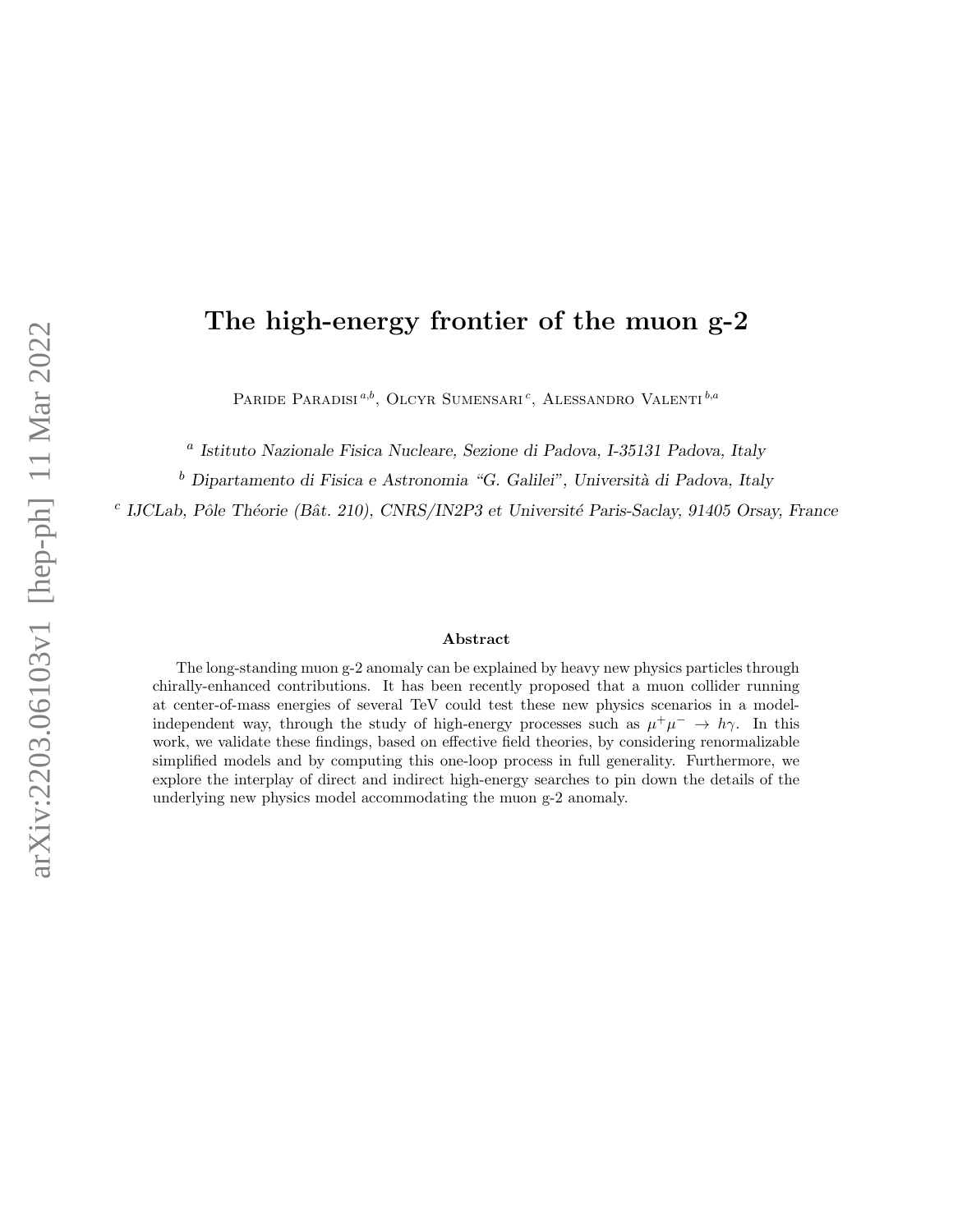## 1 Introduction

The anomalous magnetic moment of the muon  $a_{\mu} = (g_{\mu}-2)/2$  represents one of the most interesting and long-standing hint for New Physics (NP). Recently, the E989 experiment at Fermilab [\[1\]](#page-17-0) has confirmed previous results by the E821 experiment at BNL [\[2\]](#page-17-1), yielding the experimental average  $a_{\mu}^{\text{EXP}} = 116592061(41) \times 10^{-11}$ . Comparing this value with the Standard Model (SM) prediction  $a_{\mu}^{\text{SM}}$ =116591810(43) × 10<sup>-11</sup>, reported by the Muon g-2 Theory Initiative [\[3\]](#page-17-2), leads to an interesting  $4.2 \sigma$  discrepancy [\[1\]](#page-17-0)  $^1$  $^1$ 

$$
\Delta a_{\mu} = a_{\mu}^{\text{EXP}} - a_{\mu}^{\text{SM}} = 251 (59) \times 10^{-11} . \qquad (1.1)
$$

Since the observed deviation is comparable in size to the SM electroweak contribution, it would be natural to invoke new weakly-coupled particles at the electroweak scale to solve this puzzle. However, this possibility is strongly disfavoured by LEP and LHC data which push the NP scale  $\Lambda$ to lie above  $\Lambda \gtrsim 1$  TeV. <sup>[2](#page-1-1)</sup>

Heavy NP contributions to  $\Delta a_\mu$  are captured by the dimension-6 operator  $(\bar{\mu}_L \sigma_{\mu\nu} \mu_R) H F^{\mu\nu}$  [\[8\]](#page-18-0), where H is the SM Higgs doublet and  $F^{\mu\nu}$  denotes the electromagnetic field strength tensor. After electroweak symmetry breaking,  $\Delta a_\mu$  receives the contribution  $\Delta a_\mu \sim (g_{NP}^2/16\pi^2) \times (m_\mu v/\Lambda^2)$ , where  $v = 246 \text{ GeV}$  is the electroweak vacuum-expectation-value (vev) and  $g_{NP}$  denotes a generic NP coupling. Therefore, the NP chiral enhancement  $v/m_\mu \sim 10^3$  brings the sensitivity of  $\Delta a_\mu$  to NP scales of order  $\Lambda \sim 10 \text{ TeV}$  even for weak couplings  $g_{\text{NP}} \sim 1$  [\[9,](#page-18-1) [10\]](#page-18-2). The same dipole operator generating  $\Delta a_{\mu}$  induces also a NP contribution to the process  $\mu^+\mu^- \to h\gamma$  that grows quadratically generating  $\Delta a_{\mu}$  induces also a NT contribution to the process  $\mu^{\mu} \rightarrow \mu^{\mu}$  that grows quadratically with the center-of-mass energy  $\sqrt{s}$  of the collisions, as recently demonstrated in the context of Effective Field Theories (EFT) [\[11\]](#page-18-3). Therefore, measuring the cross-section of  $\mu^+\mu^- \to h\gamma$  would be equivalent to measuring  $\Delta a_{\mu}$ . This goal can be achieved at a multi-TeV muon collider [\[12\]](#page-18-4).

In this work, we revisit the connection between  $\Delta a_{\mu}$  and  $\mu^+\mu^- \to h\gamma$  within simplified models which induce chirally-enhanced contributions to  $\Delta a_{\mu}$ . In particular, we focus on models with new scalars and vector-like fermions in various  $SU(2)_L \times U(1)_Y$  representations, with an underlying  $Z_2$  symmetry to prevent dangerous mixing of the new states with SM fields [\[13\]](#page-18-5). As already discussed in Ref. [\[13\]](#page-18-5), where the matching of these models onto the relevant set of dimension-6 SMEFT operators [\[8\]](#page-18-0) has been performed, these scenarios display correlations between  $\Delta a_\mu$  and other processes such as  $h \to \mu^+\mu^-$  and  $Z \to \mu^+\mu^-$ . Moreover, such models generally contain a stable particle and therefore they can also explain the observed dark matter relic abundance [\[14,](#page-18-6)[15\]](#page-18-7).

The first goal of our analysis is to validate the findings of previous EFT studies [\[11\]](#page-18-3) by performing a full one-loop calculation of the  $\mu^+\mu^- \to h\gamma$  cross-section within the simplified models of Ref. [\[13\]](#page-18-5). As our results hold for any center-of-mass energy value  $\sqrt{s}$ , they will complement the findings of As our results hold for any center-of-mass energy value  $\sqrt{s}$ , they will complement the findings of Ref. [\[11\]](#page-18-3), which only apply in the EFT regime  $\sqrt{s} \ll \Lambda$ , and they will allow us to precisely assess the validity limit of the EFT description for this particular process. Another goal of our work is to study the direct searches signatures of these simplified models (see also Ref. [\[10\]](#page-18-2)). On general grounds, the discovery of new particles by their direct production can be hardly associated in a non ambiguous way to  $\Delta a_{\mu}$ . However, this statement strictly applies only to 2  $\rightarrow$  2 processes as they are not sensitive to the same combination of parameters entering  $\Delta a_{\mu}$ . Instead, we point out that  $2 \rightarrow 3$ processes with a Higgs boson in the final state are in one-to-one correspondance with  $\Delta a_{\mu}$  and also

<span id="page-1-0"></span><sup>&</sup>lt;sup>1</sup>Recently, a lattice QCD collaboration computed the leading hadronic contribution to the muon  $g$ -2 with a comparable precision to the dispersive determinations, finding a larger value which weakens the discrepancy to  $1.6\sigma$  [\[4\]](#page-17-3). However, this increase to the hadronic contribution could imply tensions with the electroweak fit, or with low-energy  $e^+e^- \to$ hadron data [\[5\]](#page-17-4). For this reason, the findings of Ref. [\[4\]](#page-17-3) should be verified by independent lattice QCD studies which are underway or by direct experimental measurements, as proposed by the MUonE experiment [\[6\]](#page-18-8).

<span id="page-1-1"></span><sup>2</sup>Other viable solutions are provided by very light and feebly coupled NP particles such as axion-like particles [\[7\]](#page-18-9).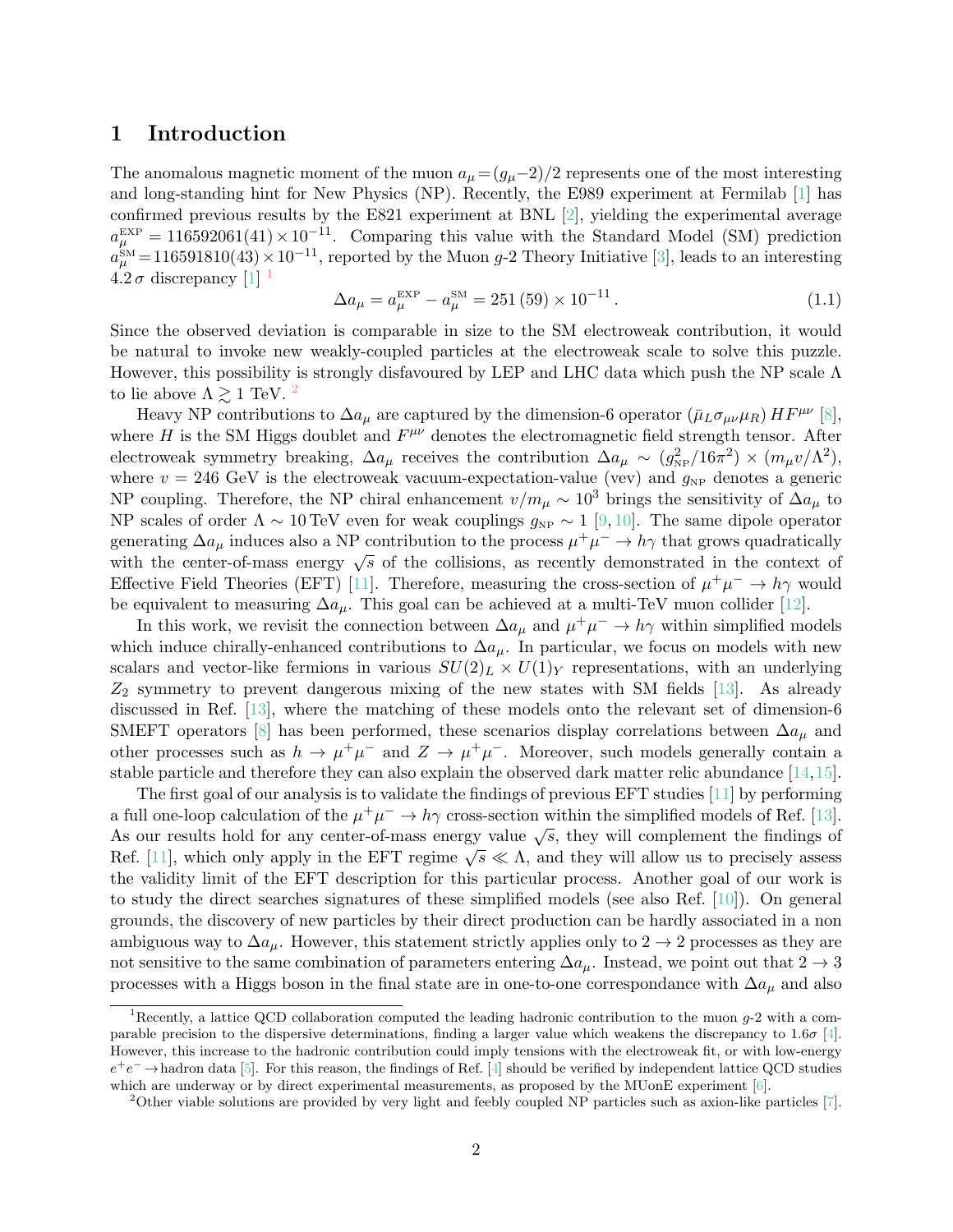with  $\mu^+\mu^- \to h\gamma$ . The correlated study of these observables at a muon collider allows to disentangle among the underlying NP model accommodating the  $\Delta a_{\mu}$  anomaly, therefore representing a very interesting example of the interplay of the high-energy and high-intensity frontiers of particle physics.

The paper is organised as follows. In section II, we introduce the simplified models and their predictions for the muon  $g$ -2. In section III, we focus on indirect high-energy probes of the muon g-2 at a muon collider, by computing the one-loop induced process  $\mu^+\mu^- \to h\gamma$  in the context of simplified models and by establishing the limit of validity of the EFT results. In section IV, we analyse direct high-energy probes of the muon g-2 at a muon collider which include both  $2 \rightarrow 2$  and  $2 \rightarrow 3$  scattering processes. Our final remarks and conclusions are made in Sec. V.

# 2 Simplified models for the muon g-2

We consider the two classes of simplified models that can provide a chiral enhancement to  $\Delta a_{\mu}$ , which consist in extending the SM with two scalars  $\Phi_{L,E}$  and one vector-like fermion  $\Psi$  (model I), or two vector-like fermions  $\Psi_{L,E}$  and one scalar  $\Phi$  (model II). These models are generically described by the following Lagrangians [\[13,](#page-18-5) [15\]](#page-18-7),

<span id="page-2-2"></span>
$$
\mathcal{L}_{\rm I} = \lambda_L^{\rm I} \,\bar{\ell} \Psi \Phi_L + \lambda_E^{\rm I} \,\bar{e} \Psi \Phi_E + A \,\Phi_L^{\dagger} \Phi_E \, H + \text{h.c.}\,,\tag{2.1}
$$

$$
\mathcal{L}_{II} = \lambda_L^{II} \bar{\ell} \Psi_L \Phi + \lambda_E^{II} \bar{\epsilon} \Psi_E \Phi + \kappa \bar{\Psi}_L \Psi_E H + \text{h.c.},\tag{2.2}
$$

<span id="page-2-0"></span>where  $\ell$  and e are the SM lepton doublet and singlet, respectively, and H denotes the SM Higgs doublet. Note, in particular, that we have imposed an underlying  $Z_2$  symmetry to prevent dangerous mixing of the new states with SM fields [\[13\]](#page-18-5). By restricting the  $SU(2)_L$  representations of  $\Psi_{(L,E)}$  and  $\Phi_{(L,E)}$  up to triplets, there are four possibilities in each of these models. The allowed  $SU(2)_L \times U(1)_Y$ representations are listed in Table [1,](#page-2-0) where X denotes the hypercharge of the field  $\Psi$  ( $\Phi$ ) for the models of type I (type II). The respective Lagrangians are spelled out in [A](#page-14-0)ppendix  $\Lambda$  where the  $SU(2)_L$  contractions are explicitly written.<sup>[3](#page-2-1)</sup>

|           | $R_{\parallel}$ | $\Psi, \Phi$   | $\Phi_L, \Psi_L$ | $\Phi_E, \Psi_E$ |
|-----------|-----------------|----------------|------------------|------------------|
| $SU(2)_L$ | 121             |                |                  |                  |
|           | 212             | $\overline{2}$ |                  |                  |
|           | 323             | Q              |                  |                  |
|           | 232             | 2              |                  | 9                |
|           |                 |                | $-\bar{5}$       | $-1-X$           |

Table 1: Charge assignments and representations under  $SU(2)_L \times U(1)_Y$  for the NP states.

The simplified models listed in Table [1](#page-2-0) contribute to  $\Delta a_{\mu}$  via the loop diagrams depicted in Fig. [1.](#page-3-0) These new interactions are assumed to arise at the energy scale  $\Lambda$ , which lies well above the electroweak scale, in such a way that their contributions to  $\Delta a_\mu$  can be fully interpreted in terms of the SMEFT Lagrangian [\[8\]](#page-18-0),

<span id="page-2-3"></span>
$$
\mathcal{L}_{\text{SMEFT}} \supset C_{eB} \left( \bar{\ell} \sigma^{\mu \nu} e \right) H B_{\mu \nu} + C_{eW} \left( \bar{\ell} \sigma^{\mu \nu} e \right) \tau^I H W^I_{\mu \nu} + \text{h.c.}
$$
\n(2.3)

<span id="page-2-1"></span><sup>&</sup>lt;sup>3</sup>The new particles could also be charged under  $SU(3)_c$ , which would amount to multiplicative representationdependent factors in the expressions derived in this paper. In particular the fermions  $\Psi_{L,E}$  in model II could be the top-quark, recovering the minimal leptoquark solution to  $\Delta a_\mu$  where  $\Phi$  could be either the state (3,2,7/6) or  $(\bar{3}, 1, 1/3)$  [\[16\]](#page-18-10). Instead, scenarios with two scalar leptoquarks are fully described by model I upon matching Ref. [\[17\]](#page-18-11).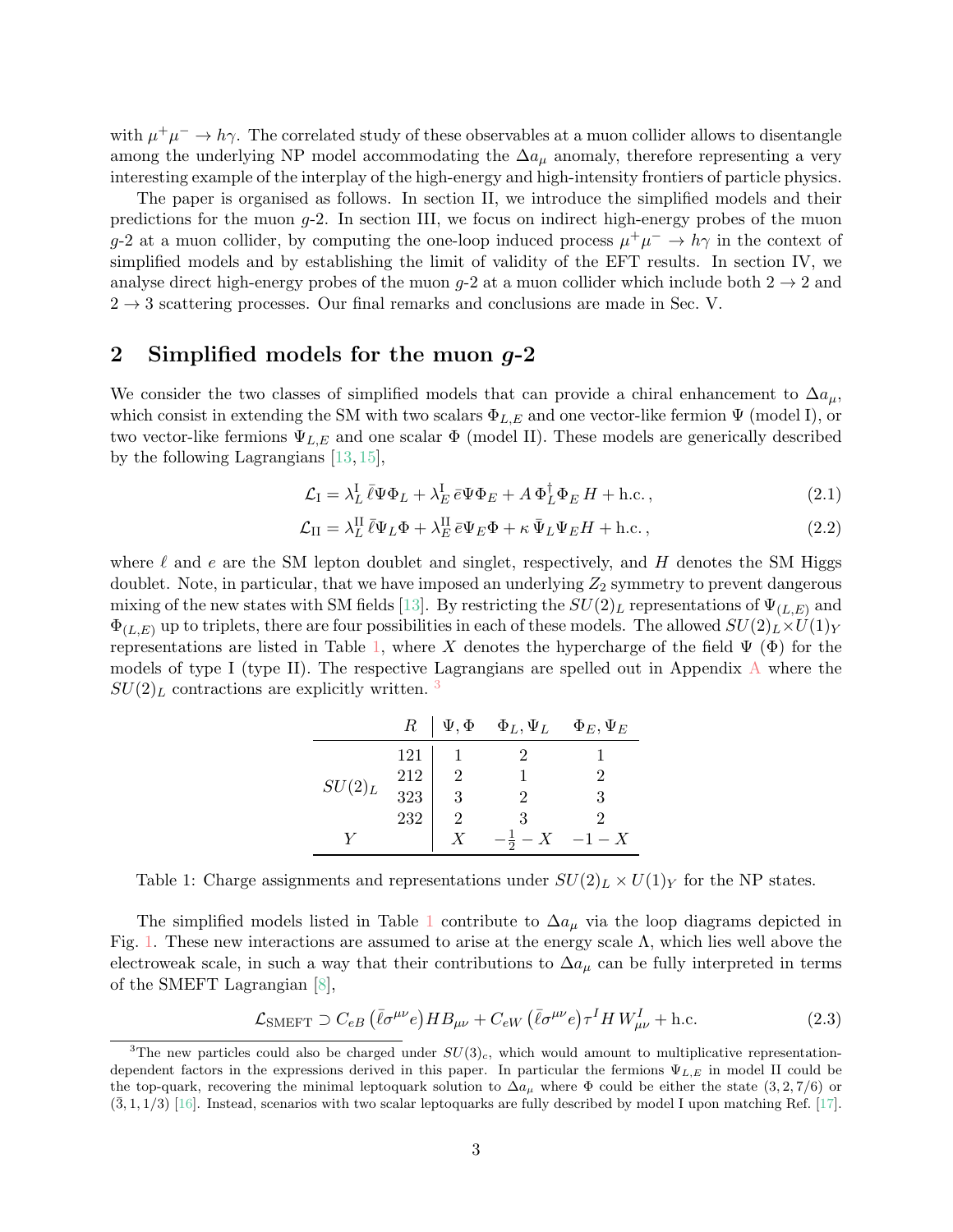<span id="page-3-0"></span>

Figure 1: Feynman diagrams contributing to the muon  $g$ -2 at one-loop level in the simplified models I (left panel) and II (right panel).

where we have only written the  $d = 6$  operators that are relevant in our setup, and where flavor indices are omitted. The leading contributions to  $\Delta a_\ell$  can then be written as

<span id="page-3-2"></span><span id="page-3-1"></span>
$$
\Delta a_{\ell} \simeq \frac{4m_{\ell}v}{\sqrt{2}e} \text{Re}\left(C_{e\gamma}\right) ,\qquad (2.4)
$$

where the effective coefficient  $C_{e\gamma}^{\ell} = \cos \theta_W C_{eB}^{\ell} - \sin \theta_W C_{eW}^{\ell}$  can be expressed, for the simplified models I and II, in a very compact form

$$
\left[C_{e\gamma}\right]_{I} = -\frac{e\text{Re}[\lambda_{L}^{I}(\lambda_{E}^{I})^{*}A]}{384\pi^{2}M^{3}} \left\{2X+1, -2X, 6X-1, 2(3X+2)\right\},\tag{2.5}
$$

$$
\left[C_{e\gamma}\right]_{\text{II}} = \frac{e \text{Re}[\lambda_L^{\text{II}}(\lambda_E^{\text{II}})^* \kappa]}{384 \pi^2 M^2} \left\{2(X+1), -(2X+1), 2(3X+1), 6X+7\right\},\tag{2.6}
$$

where a degenerate mass  $M$  is assumed for the NP states. The expressions between brackets give the hypercharge factors for the  $SU(2)_L$  representations  $R = \{121, 212, 323, 232\}$  of Table [1.](#page-2-0) Our results shown in Eqs.  $(2.5)$  and  $(2.6)$  are in full agreement with those from Ref. [\[13\]](#page-18-5).

Since we are interested in scenarios with new particles in the multi-TeV range, an explanation of the muon  $g-2$  anomaly would necessarily require  $\mathcal{O}(1)$  Yukawa couplings. In particular, one typically finds that a contribution of order  $\Delta a_{\mu} \sim 10^{-9}$  can be obtained for  $\lambda_L, \lambda_E, \kappa \sim 2$ ,  $A/M \sim 1$  and  $M \sim 10$  TeV. For such large couplings, a natural question concerns the quantum stability of these simplified models.

The one-loop running of the model parameters for the various choices of the  $SU(2)_L \times U(1)_Y$ representations is reported in detail in Appendix [A.](#page-14-0) As a result of this analysis, we show in Fig. [2](#page-4-0) (left and center panels) the Landau poles of the new coupling constants  $\lambda_L$ ,  $\lambda_E$  and  $\kappa$  for the representation  $R = 121$  setting  $M = 10$  TeV and  $X = 1/2$ . By requiring that these couplings do not develop a Landau pole below  $10^3$  TeV, we conclude that they should be smaller than  $\approx 3$ . In the right panel, we also plot the location of the Landau pole of the SM gauge coupling  $g'$  as a function of the hypercharge X. Clearly, the absolute value of X cannot be arbitrarily large, otherwise  $g'$  would develop a pole well below the Planck scale. By combining these indirect bounds, we infer that the simplified scenarios can only be self-consistent, while explaining explain the  $\Delta a_{\mu}$  discrepancy, if the mass M is below  $\leq 15$  TeV. These conclusions have been obtained for the representation  $R = 121$ and  $X = 1/2$ , but they can be easily generalized to the other scenarios. Note, in particular, that in the presence of weak triplets, one should also worry about the Landau poles of the  $SU(2)_L$  gauge coupling g since its  $\beta$ -function becomes positive for some of the models from Table [1.](#page-2-0)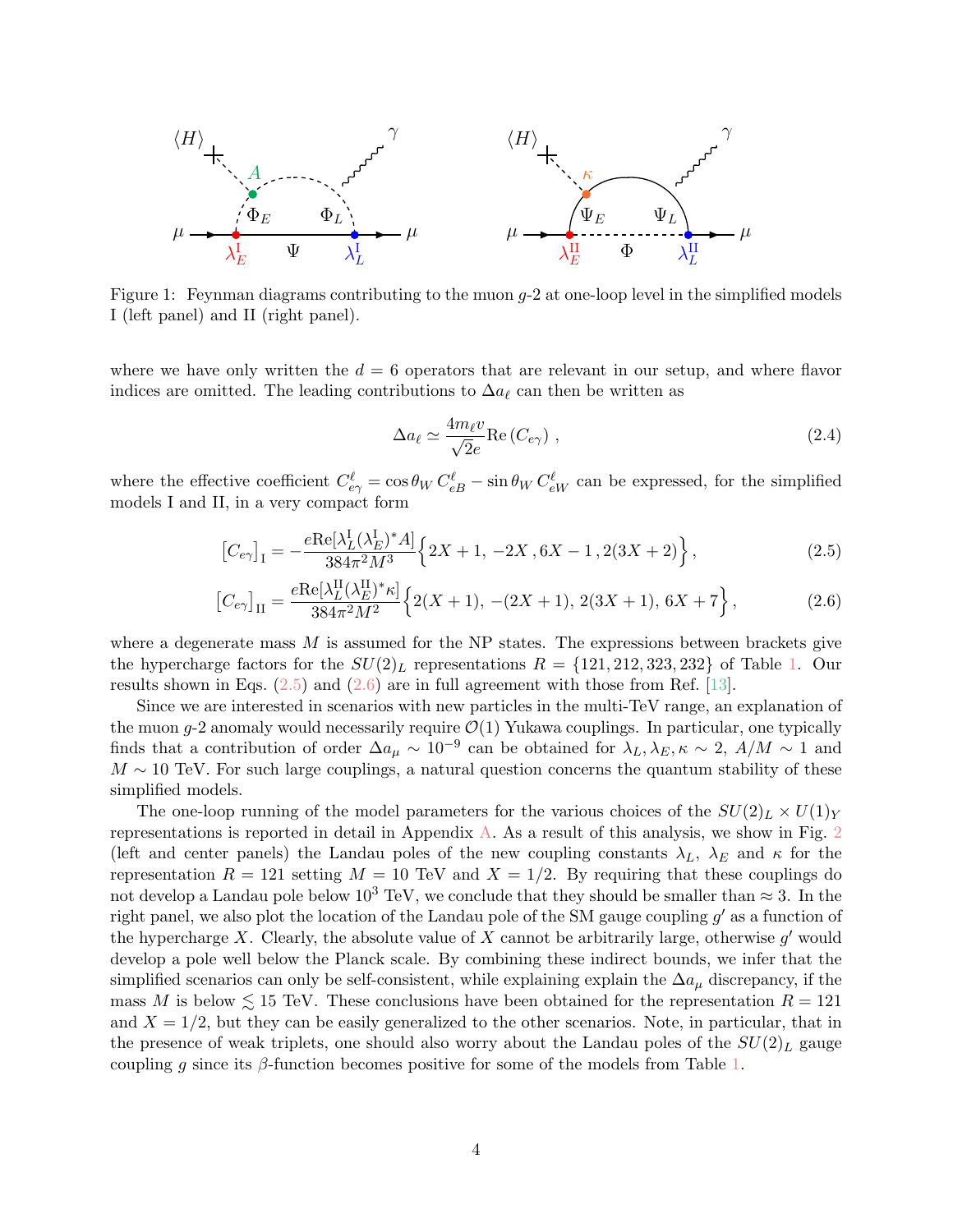<span id="page-4-0"></span>

Figure 2: Landau poles of the new coupling constants of the simplified models I (left) and II (center) for the representation  $R = 121$  (see Appendix [A\)](#page-14-0) setting  $M = 10$  TeV and  $X = 1/2$ . The plot on the right shows the location of the Landau pole of the SM gauge coupling  $g'$  as a function of X.

# 3 Indirect high-energy probes of the muon  $g - 2$

As recently discussed in Ref. [\[11\]](#page-18-3), an interesting signature which inevitably accompanies NP contributions to  $\Delta a_{\mu}$  is the modification to the process  $\mu^+\mu^- \to h\gamma$  at high-energies, which could be a target of the proposed muon collider [\[12\]](#page-18-4). This complementarity becomes clear when comparing the Feynman diagrams depicted in Figs. [1](#page-3-0) and [3.](#page-4-1) In this section, we will compute the cross-section of  $\mu^+\mu^ \rightarrow h\gamma$  in the simplified models outlined above. Since our results will be valid for any center-of-mass energy value  $\sqrt{s}$ , they will complement the results of Ref. [\[11\]](#page-18-3) which only apply in the EFT regime  $\sqrt{s} \ll \Lambda$ . As a by-product, the comparison between the computations made within concrete scenarios and the corresponding EFTs will allow us to precisely assess the limits of the EFT description for this particular process.

<span id="page-4-1"></span>

Figure 3: Feynman diagrams contributing to the high-energy scattering  $\bar{\mu}\mu \to h\gamma$  for the simplified models I (left panel) and II (right panel).

<span id="page-4-2"></span>We start by writing the most general Lorentz-invariant amplitude contributing to  $\mu^+\mu^- \to h\gamma$ ,

$$
\mathcal{A}_{\mu} = \bar{v}(p_2) \left[ A\gamma_{\mu} + B(p_1 + p_2)_{\mu} + Ck_{\mu} + D\sigma_{\mu\nu}k^{\nu} + E\sigma_{\mu\nu}(p_1 + p_2)^{\nu} \right. \\
 \left. + A'\gamma_{\mu}\gamma_5 + B'\gamma^5(p_1 + p_2)_{\mu} + C'\gamma^5k_{\mu} + D'\gamma^5\sigma_{\mu\nu}k^{\nu} + E'\gamma^5\sigma_{\mu\nu}(p_1 + p_2)^{\nu} \right] u(p_1),
$$
\n(3.1)

where  $p_1, p_2$  and k denotes the momentum of  $\mu^-$ ,  $\mu^+$  and  $\gamma$ , respectively. In this expression we exploited momentum conservation,  $q^{\mu} = p_1^{\mu} + p_2^{\mu} - k^{\mu}$ , and neglected the masses of the external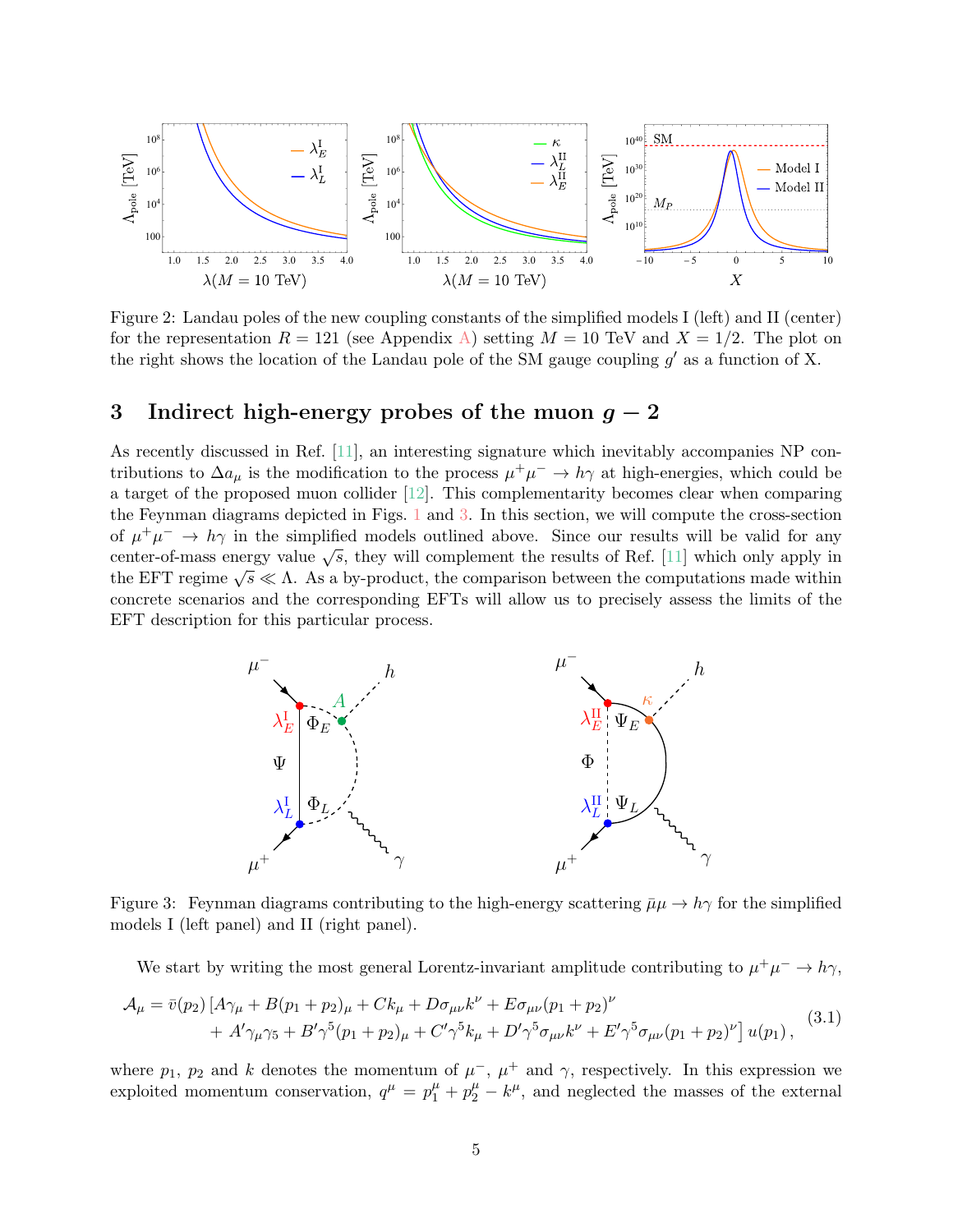states. The form factors  $\{A^{(l)}, B^{(l)}, \dots\}$  are functions of the Mandelstam variables s, t and u defined as follows,

<span id="page-5-2"></span>
$$
s = (p_1 + p_2)^2
$$
,  $t = (p_1 - k)^2$ ,  $u = (p_2 - k)^2$ , (3.2)

which satisfy  $s + t + u \approx 0$ . The expression of Eq. [\(3.1\)](#page-4-2) has been obtained taking into account that:

- The Gordon's identity and the Dirac equation allow to trade  $\sigma^{\mu\nu}(p_1 \mp p_2)_{\nu}$  for  $(p_1 \pm p_2)^{\mu}$  in the massless muon limit. The same holds for the corresponding terms with an extra  $\gamma^5$ ;
- A possible term  $\bar{v} \epsilon_{\mu\nu\rho\sigma} p_1^{\nu} p_2^{\rho}$  $\ell_2^{\rho} k^{\sigma} u$  containing the Levi-Civita tensor  $\epsilon_{\mu\nu\rho\sigma}$  is not independent. In fact, we can write  $\epsilon_{\mu\nu\rho\sigma} = -i\gamma^5 \gamma_{\mu} \gamma_{\nu} \gamma_{\rho} \gamma_{\sigma}$ , reducing this term to  $\bar{v} \gamma^{\mu} p_1 p_2 k u +$  permutations. Then, by using  $\phi = a \cdot b - i\sigma^{\mu\nu} a_{\mu} b_{\nu}$ , we are able to recast this term as a linear combination of the ones already listed in Eq. [\(3.1\)](#page-4-2). The same is true for the term  $\bar{v}\gamma_5\epsilon_{\mu\nu\rho\sigma}p_1^{\nu}p_2^{\rho}$  ${}_{2}^{\rho}k^{\sigma}u$ .

Furthermore, Eq.  $(3.1)$  can be simplified by imposing that the amplitude  $\mathcal{A}_{\mu}$  is gauge invariant, that is imposing the QED Ward identity  $k^{\mu}A_{\mu} = 0$ . As a result, we find that  $A = A' = 0$ ,  $B' = -iE'$ and  $sB = (u - t)iE$ . Finally, dropping the irrelevant  $k_{\mu}$  term which gives a vanishing contribution for on-shell photons, we can write the amplitude in a very compact form

$$
\mathcal{A}^{\mu} = \bar{v}(p_2) \left[ \mathcal{D} i \sigma^{\mu\nu} k_{\nu} + \mathcal{F} \left( \frac{t - u}{s} (p_1 + p_2)^{\mu} - \frac{t + u}{s} (p_1 - p_2)^{\mu} \right) + \mathcal{D}^{\prime} i \sigma^{\mu\nu} \gamma_5 k_{\nu} + \mathcal{F}^{\prime} \left( \frac{t - u}{s} (p_1 + p_2)^{\mu} - \frac{t + u}{s} (p_1 - p_2)^{\mu} \right) \gamma_5 \right] u(p_1),
$$
\n(3.3)

where  $\mathcal{D}^{(\prime)}$  and  $\mathcal{F}^{(\prime)}$  are the only independent form-factors, which are defined as linear combinations of the ones defined above. The  $\mu^+\mu^- \to h\gamma$  differential cross-section can then be written as

<span id="page-5-0"></span>
$$
\frac{d\sigma_{h\gamma}}{dt} = \frac{tu}{16\pi s^2} \left( |\mathcal{D} + \mathcal{F}|^2 + |\mathcal{F}|^2 + |\mathcal{D}' + \mathcal{F}'|^2 + |\mathcal{F}'|^2 \right).
$$
\n(3.4)

We are now ready to calculate the analytical expressions of the form factors  $\mathcal{D}^{(l)}$  and  $\mathcal{F}^{(l)}$  in the simplified models I and II.

Our approach is to evaluate the amplitudes associated with the Feynman diagrams of Fig. [3](#page-4-1) and then to project them into the form factors of Eq. [\(3.3\)](#page-5-0). The results of our full computation will be presented in Sec. [3.1.](#page-5-1) The discussion fo the EFT limit for the form-factors will be made in Sec. [3.2](#page-7-0) and our numerical results will be presented in Sec. [3.3.](#page-8-0)

#### <span id="page-5-1"></span> $3.1$  $^+\mu^-\rightarrow h\gamma$  in simplified models

In this section, we explicitly evaluate the form-factors  $\mathcal{D}^{(l)}$  and  $\mathcal{F}^{(l)}$  at one-loop for the simplified models defined in Eq.  $(2.2)$ . Our convention for the kinematical variables is given in Eq.  $(3.2)$  and we use Package-X [\[19\]](#page-18-12) to reduce the one-loop integrals in terms of the Passarino-Veltman functions. The masses of the external states are neglected and, for simplicity, we assume a degenerate mass M for the new scalar and vector-like fermion running in the loops. In order to obtain general results for all the models appearing in Table [1,](#page-2-0) we define the coefficients  $\xi$  and  $\xi$  in Table [2](#page-6-0) which depend on the  $SU(2)<sub>L</sub>$  representation R that is considered. <sup>[4](#page-5-3)</sup>

<span id="page-5-3"></span><sup>&</sup>lt;sup>4</sup>These coefficients can be compared to Ref. [\[13\]](#page-18-5) by identifying  $\xi \leftrightarrow \xi_{eB}, \tilde{\xi} \leftrightarrow \tilde{\xi}_{eW}$  and noting that their extra two coefficients are not independent, i.e.  $\xi_{eW}^E = -\tilde{\xi}_{eW}, \xi_{eW}^L = -\tilde{\xi}_{eW} + \xi_{eB}/2$ . The last relations follow from gauge invariance and can be obtained, for instance, by explicitly checking the Ward identity in the  $\mu^+\mu^- \to h\gamma$  amplitude.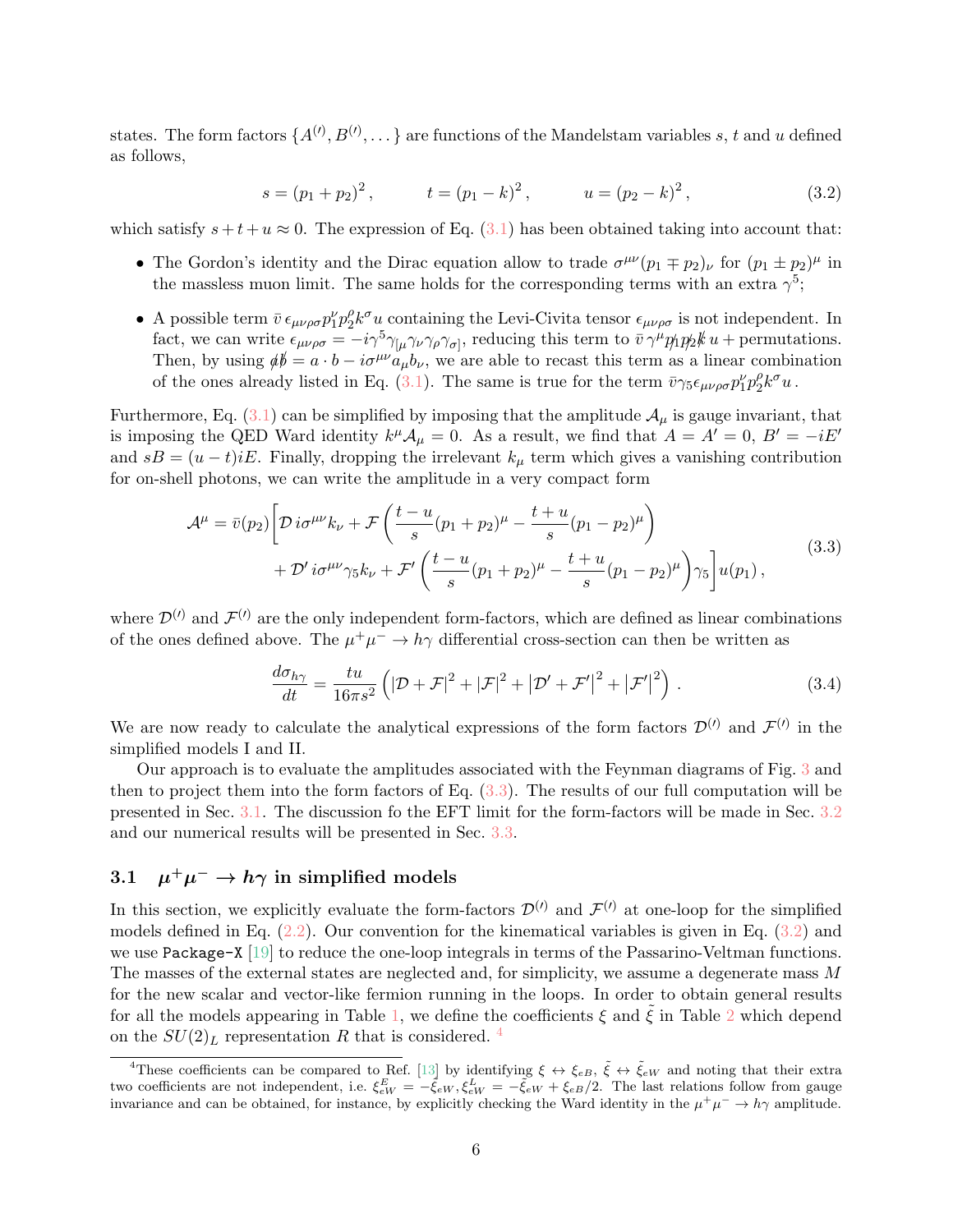| R | 121 | 212 | 323 | -232 |
|---|-----|-----|-----|------|
|   |     |     |     | 3    |
|   |     |     |     |      |

<span id="page-6-0"></span>Table 2: Representation-dependent factors  $\xi$  entering the  $\mu^+\mu^- \to h\gamma$  calculation for each of the models defined in Table [1.](#page-2-0)

The ultraviolet divergences, arising from the reducible diagrams with the photon attached to the external muons, are eliminated, as usual, by the counter-term for the muon Yukawa coupling due to the new interactions. In particular for the models of type-I there are no such divergences, since all the diagrams are UV-finite. In this case we still add a counterterm to obtain an amplitude depending only on the physical Yukawa coupling.

Model I: For the simplified model I, we find the following results,

$$
\mathcal{D} = \frac{ieM \text{Re}[\lambda_L^{\text{I}} (\lambda_E^{\text{I}})^* A]}{32\sqrt{2}\pi^2 tu} \left[ 2(\xi X - \tilde{\xi})tu D_0(0, 0, 0, 0, u, t; \mathbf{M}) - 2\xi u C_0(0, 0, t; \mathbf{M}) - \xi t C_0(0, 0, u; \mathbf{M}) + \xi \frac{s}{M^2} \right],
$$
\n(3.5)

$$
\mathcal{F} = -\frac{ieM \text{Re}[\lambda_L^{\text{I}} (\lambda_E^{\text{I}})^* A]}{32\sqrt{2}\pi^2 tu} \left[ \left( \xi(1+X) - \tilde{\xi} \right) suD_0(0, s, 0, u, 0, 0; \mathbf{M}) + tu(\xi X - \tilde{\xi}) D_0(0, 0, 0, 0, u, t; \mathbf{M}) \right. \\ \left. + st \left( \xi(1+X) - \tilde{\xi} \right) D_0(0, s, 0, t, 0, 0; \mathbf{M}) + 2 \left( \xi s + (\tilde{\xi} - \xi X) u \right) C_0(0, 0, u; \mathbf{M}) \right. \\ \left. + 2 \left( \xi s + (\tilde{\xi} - \xi X)t \right) C_0(0, 0, t; \mathbf{M}) - 2 \left( \xi(1+X) - \tilde{\xi} \right) sC_0(0, 0, s; \mathbf{M}) - \xi \frac{s}{M^2} \right], \tag{3.6}
$$

where  $C_0$  and  $D_0$  are scalar Passarino-Veltman functions, and we adopt the notation  $\mathbf{M} \equiv (M, M, M)$ and  $\mathbf{M} \equiv (M, M, M, M)$  in the arguments of  $C_0$  and  $D_0$ , respectively. The convention on the ar-guments of the scalar functions follows Ref. [\[19\]](#page-18-12). The form factors  $\mathcal{F}'$  and  $\mathcal{D}'$  are simply obtained from the above expressions upon the substitution  $\text{Re}[\lambda_L^{\text{I}}(\lambda_E^{\text{I}})^*A] \to i\text{Im}[\lambda_L^{\text{I}}(\lambda_E^{\text{I}})^*A]$ .

In order to compare the above results with those obtained with the EFT approach (see Sec. [3.2\)](#page-7-0), m order to compare the above results with<br>we perform a power expansion in  $\sqrt{s}/M \ll 1$ ,

$$
\mathcal{D} \simeq \frac{ie \text{Re}[\lambda_L^{\text{I}} (\lambda_E^{\text{I}})^* A]}{192 \sqrt{2} \pi^2 M^3} \left\{ \left[ \xi (1 + 2X) - 2 \tilde{\xi} \right] - \frac{1}{15} \left[ \xi (1 + 3X) - 3 \tilde{\xi} \right] \frac{s}{M^2} + \frac{1}{280} \left[ \left( \xi (3 + 8X) - 8 \tilde{\xi}_{eW} \right) - 6 \frac{tu}{s^2} \left( \xi (1 + 2X) - 2 \tilde{\xi} \right) \right] \frac{s^2}{M^4} + \mathcal{O} \left( \frac{s^3}{M^6} \right) \right\},
$$
\n(3.7)

$$
\mathcal{F} \simeq \frac{ie \text{Re}[\lambda_L^{\text{I}} (\lambda_E^{\text{I}})^* A]}{192\sqrt{2}\pi^2 M^3} \left\{ \frac{1}{30} \left[ \xi (1+3X) - 3\tilde{\xi} \right] \frac{s}{M^2} + \frac{\xi}{280} \frac{s^2}{M^4} + \mathcal{O}\left(\frac{s^3}{M^6}\right) \right\}.
$$
 (3.8)

A few comments on the above expressions are in order: i) at  $d = 6$  level, only the first term of the form factor  $\mathcal{D}^{(')}$  survives and it precisely reproduces the EFT result, see Eq. [\(3.13\)](#page-7-1) in the following section;  $ii)$  higher order terms are highly suppressed by small numerical coefficients making the EFT result quite accurate even for  $\sqrt{s} \sim M$ . This finding is rather unexpected, since in most cases the breakdown of the EFT description quickly arises as the energy  $\sqrt{s}$  approaches the EFT cutoff.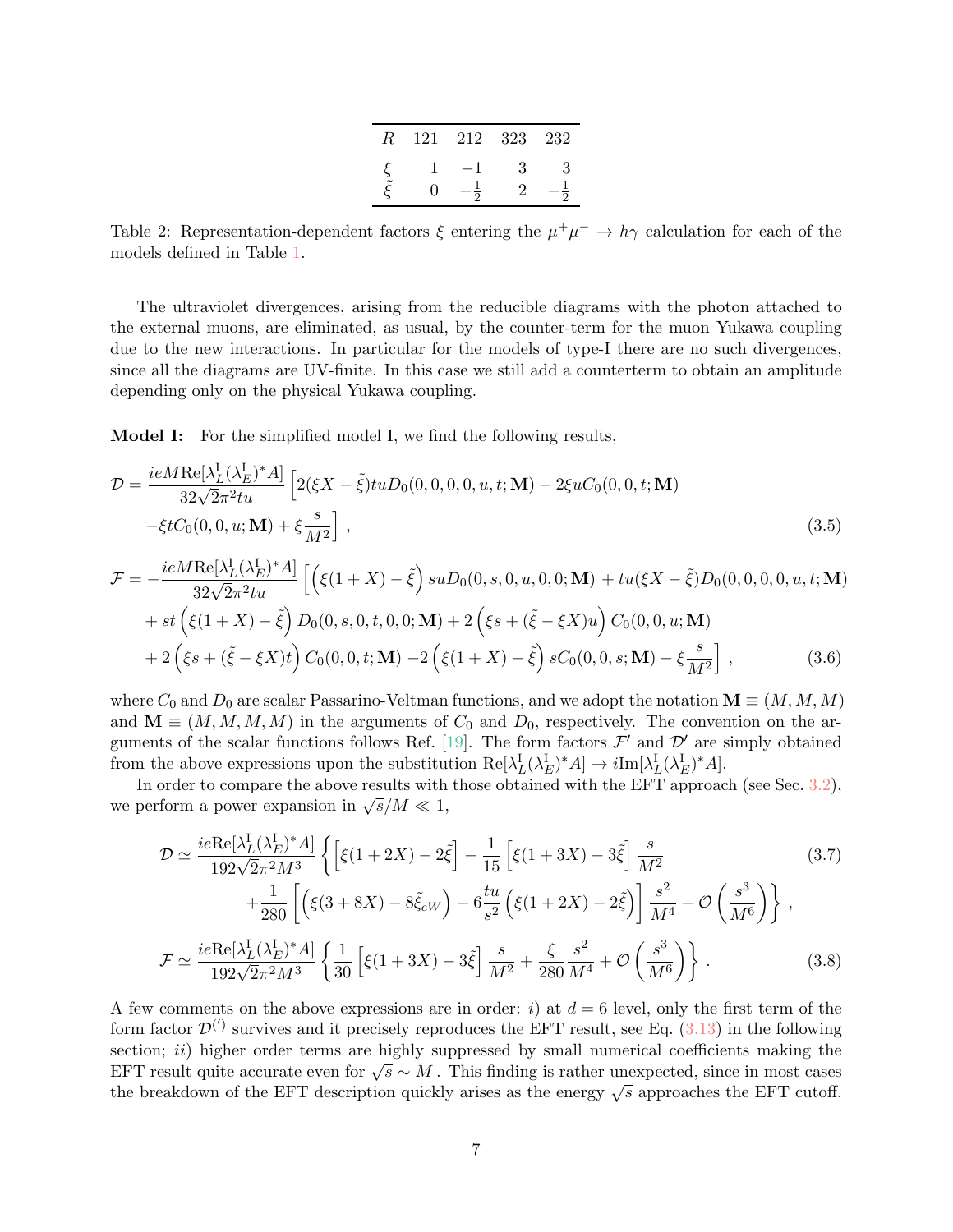Model II: In the case of the simplified model II, we follow the same procedure outlined above. The resulting analytical expressions for the form factors read,

$$
\mathcal{D} = \frac{ieM^2 \text{Re}[\lambda_L^{\text{II}}(\lambda_E^{\text{II}})^* \kappa]}{32\sqrt{2}\pi^2 stu} \left[ -2u \left( 2\xi s + (\xi X - \tilde{\xi}) \frac{t^2}{M^2} \right) C_0(0, 0, t; \mathbf{M}) - 2t \left( 2\xi s + (\xi X - \tilde{\xi}) \frac{u^2}{M^2} \right) C_0(0, 0, u; \mathbf{M}) - 2\xi \frac{st}{M^2} \Lambda(u, \mathbf{M}) - 2\xi \frac{su}{M^2} \Lambda(t; \mathbf{M}) + (\xi X - \tilde{\xi})tu \left( 4s + \frac{tu}{M^2} \right) D_0(0, 0, 0, 0, u, t; \mathbf{M}) + 6\xi \frac{s^2}{M^2} \right],
$$
\n(3.9)

$$
\mathcal{F} = -\frac{ieM^2 \text{Re}[\lambda_L^{\text{II}}(\lambda_E^{\text{II}})^* \kappa]}{32\sqrt{2}\pi^2 stu} \left[ -4s^2 \left( \xi(1+X) - \tilde{\xi} \right) C_0(0, 0, s; \mathbf{M}) \right. \n+ 2 \left( 2s(\xi s - (\xi X - \tilde{\xi})t) - \frac{ut^2}{M^2} X \right) C_0(0, 0, t; \mathbf{M}) \n+ 2 \left( 2s(\xi s - (\xi X - \tilde{\xi})u) - \frac{u^2 t}{M^2} X \right) C_0(0, 0, u; \mathbf{M}) - 2 \left( \xi(1+X) - \tilde{\xi} \right) st^2 D_0(0, s, 0, t, 0, 0; \mathbf{M}) \n- 2 \left( \xi(1+X) - \tilde{\xi} \right) su^2 D_0(0, s, 0, u, 0, 0; \mathbf{M}) + \left( \xi X - \tilde{\xi} \right) tu \left( \frac{tu}{M^2} + 4s \right) D_0(0, 0, 0, 0, u, t; \mathbf{M}) \n- 2\xi \frac{st}{M^2} \Lambda(u; \mathbf{M}) - 2\xi \frac{su}{M^2} \Lambda(t; \mathbf{M}) + 6\xi \frac{s^2}{M^2} \right],
$$
\n(3.10)

where  $\Lambda(x, M_1, M_2)$  is the part of the Passarino-Veltman  $B_0$  function containing the x plane branch cut [\[19\]](#page-18-12). Again, the form factors for the  $\gamma^5$  terms are identical upon the substitution  $\text{Re}[\lambda_L^{\text{II}}(\lambda_E^{\text{II}})^* \kappa] \rightarrow i \text{Im}[\lambda_L^{\text{II}}(\lambda_E^{\text{II}})^* \kappa].$ 

 $\alpha_L(\alpha_E)$   $\alpha_l \rightarrow i \text{Im}[\alpha_L(\alpha_E) \alpha_l]$ .<br>The low-energy expansion  $\sqrt{s}/M \ll 1$  of the form-factors given above reads

$$
\mathcal{D} \simeq -\frac{ie \text{Re}[\lambda_L^{\text{II}}(\lambda_E^{\text{II}})^* \kappa]}{96\sqrt{2}\pi^2 M^2} \left\{ \left[ \xi(1+X) - \tilde{\xi} \right] - \frac{1}{60} \left[ \xi(2+3X) - 3\tilde{\xi} \right] \frac{s}{M^2} \right\}
$$
\n
$$
+ \frac{1}{840} \left[ \left( \xi(3+4X) - 4\tilde{\xi} \right) - 6\left( \xi(1+X) - \tilde{\xi} \right) \frac{tu}{s^2} \right] \frac{s^2}{M^4} + \mathcal{O}\left(\frac{s^3}{M^6}\right) \right\},
$$
\n
$$
\mathcal{F} \simeq -\frac{ie \text{Re}[\lambda_L^{\text{II}}(\lambda_E^{\text{II}})^* \kappa]}{96\sqrt{2}\pi^2 M^2} \left\{ \frac{1}{60} \left[ \xi(8+9X) - 9\tilde{\xi} \right] \frac{s}{M^2} + \frac{1}{840} \left[ \xi(15+14X) - 14\tilde{\xi} \right] \frac{s^2}{M^4} + \mathcal{O}\left(\frac{s^3}{M^6}\right) \right\}.
$$
\n(3.12)

As before, the EFT amplitude is correctly reproduced and the sub-leading power corrections are suppressed by large numerical factors.

#### <span id="page-7-0"></span> $3.2$  $^+\mu^-\to h\gamma$  in EFT

Before presenting our numerical results, we remind the reader of the EFT description of the  $\mu^+\mu^- \to$ before presenting our numerical results, we remind the reader of the EPT description of the  $\mu^+ \mu^- \rightarrow h\gamma$  process. To this purpose, we assume that the center-of-mass energy  $\sqrt{s}$  is much larger than the masses involved in this process, but still sufficiently smaller than the EFT cutoff. In this case, the  $\mu^+\mu^ \rightarrow h\gamma$  scattering is dominated by a single  $d=6$  operator,  $\mathcal{O}_{e\gamma}=\bar{\ell}\sigma^{\mu\nu}eHF_{\mu\nu}$ , which is a linear combination of the operators defined in Eq. [\(2.3\)](#page-2-3).

The EFT contribution to the  $\mu^+\mu^- \to h\gamma$  amplitude is encapsulated in the form-factors  $\mathcal{D}^{(l)}$ ,

<span id="page-7-1"></span>
$$
\mathcal{D}_{\text{EFT}} = -i\sqrt{2} \operatorname{Re}(C_{e\gamma}), \qquad \mathcal{D}'_{\text{EFT}} = \sqrt{2} \operatorname{Im}(C_{e\gamma}), \qquad (3.13)
$$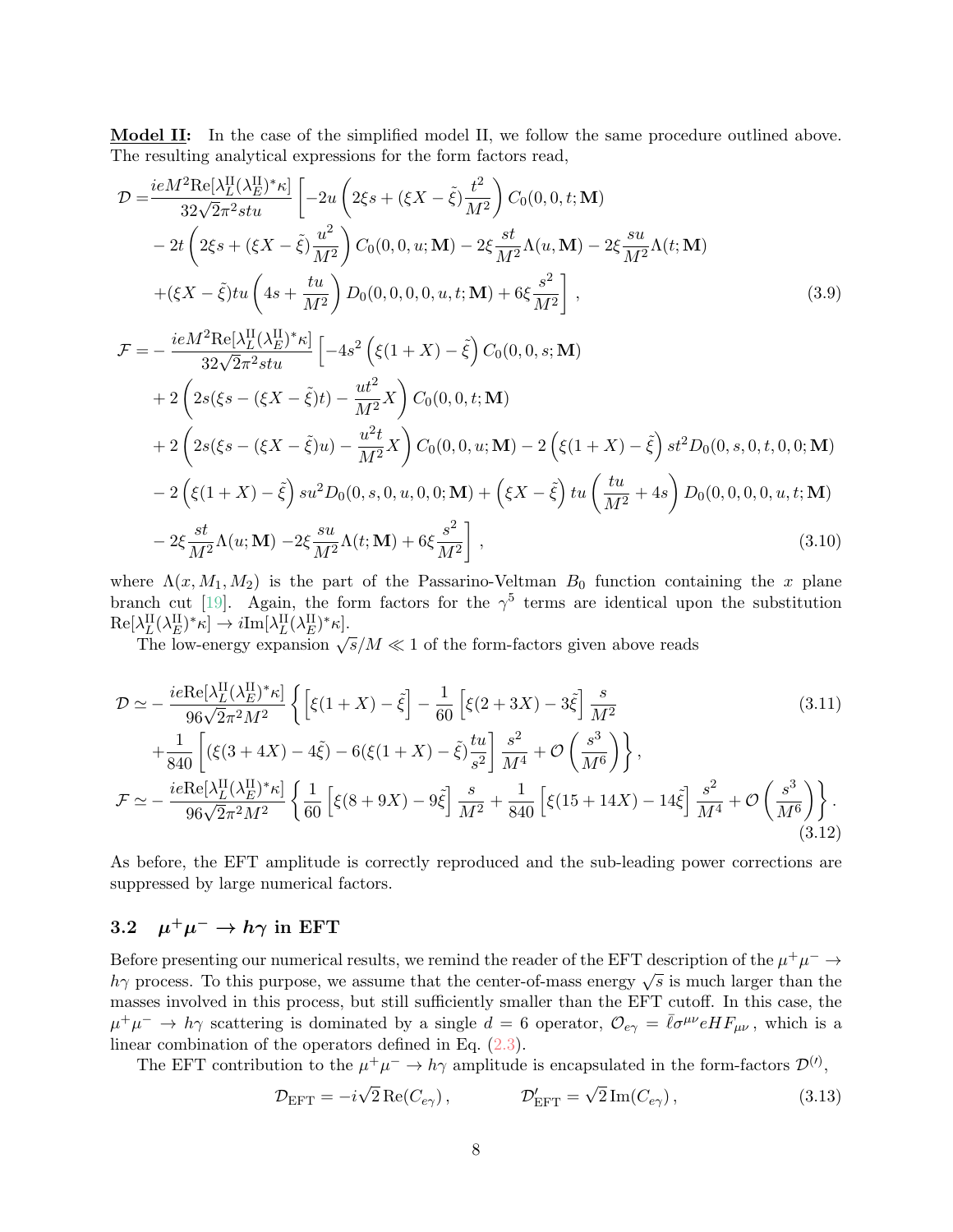<span id="page-8-2"></span>

Figure 4: Left (right): Cross-section of  $\mu^+\mu^- \to h\gamma$  for  $M = (5, 10, 15)$  TeV and  $X = 1/2$  for the simplified model I (II) in the representation  $R = 121$  (see Appendix A). The NP couplings have been fixed to solve the  $(g-2)_{\mu}$  discrepancy. The dashed lines correspond to the EFT prediction.

whereas  $\mathcal{F}^{(\prime)}=0$  at this order in the EFT expansion. By using the effective coefficients  $C_{e\gamma}$  given in Eq.  $(2.5)-(2.6)$  $(2.5)-(2.6)$  $(2.5)-(2.6)$  for the simplified models I and II, respectively, we retrieve the first term in the s/M power expansion of  $\mathcal{D}^{(l)}$  in Sec. [3.1,](#page-5-1) which is an important cross-check of our results. After integrating over t, the total  $\mu^+ \mu^- \to h\gamma$  cross-section reads

<span id="page-8-3"></span>
$$
\sigma_{h\gamma}^{\rm EFT} = \frac{s \, |C_{e\gamma}|^2}{48\pi} \approx 0.7 \text{ ab} \left(\frac{\sqrt{s}}{30 \text{ TeV}}\right)^2 \left(\frac{\Delta a_{\mu}}{3 \times 10^{-9}}\right)^2. \tag{3.14}
$$

in agreement with Ref. [\[11\]](#page-18-3). It is clear from this equation that the sensitivity on  $\Delta a_\mu$  increases with agreement with itel. [11]. It is clear from this equation that the sensitivity on  $\Delta a_{\mu}$  increases with  $\overline{s}$ , as long as the EFT approach is valid. The energy scale  $\sqrt{s}$  at which the total cross-section departs from the EFT predictions for a given mass  $M$  of the NP states will be derived along with our numerical results in the following section.

In principle, the operator  $\mathcal{O}_{eH} = (H^{\dagger}H)\overline{\ell}eH$  would also contribute to the  $\mu^+\mu^- \to h\gamma$  process via a modification of the Higgs couplings to muons. However, this effect scales as  $\sigma \propto 1/s$  and, therefore, it is safely negligible at high-energies compared to the NP contributions discussed above. Interestingly,  $\mathcal{O}_{eH}$  also contributes to the processes  $\mu^+\mu^- \to hh$  and  $\mu^+\mu^- \to hh$ . In particular, we find that the cross-section of  $\mu^+\mu^- \to hh$  is independent of the collider energy, whereas the one of  $\mu^+\mu^- \to hhh$  grows linearly with s and it has a comparable size to the  $\mu^+\mu^- \to h\gamma$  cross-section. However, in order to determine the NP sensitivity of  $\mu^+\mu^- \to hh(h)$ , a detailed study of the SM background [\[20\]](#page-18-13) is mandatory, which is beyond the scope of the present paper.  $5$ 

#### <span id="page-8-0"></span>3.3 Numerical results

First, we report in Fig. [4](#page-8-2) the total cross section of  $\mu^+\mu^- \to h\gamma$  as a function of  $\sqrt{s}$  for the simplified models I (left panel) and II (right panel), with the representation  $R = 121$  and hyperchage  $X = 1/2$ taken as our benchmark. The masses of the new states are fixed to three reference values, namely  $M = (5, 10, 15)$  TeV, and the NP couplings are fixed to solve the  $(g-2)_{\mu}$  discrepancy. Interestingly, we confirm numerically that the EFT agrees with the UV theory remarkably well for energies as

<span id="page-8-1"></span><sup>&</sup>lt;sup>5</sup>Note, also, that the dependence of the Wilson coefficient of  $\mathcal{O}_{eH}$  on the NP couplings differs from the one of  $C_{e\gamma}$ by a factor of  $(A/M)^2$  (model I) or  $\kappa^2$  (model II), thus not being in direct correspondence with  $\Delta a_\mu$ .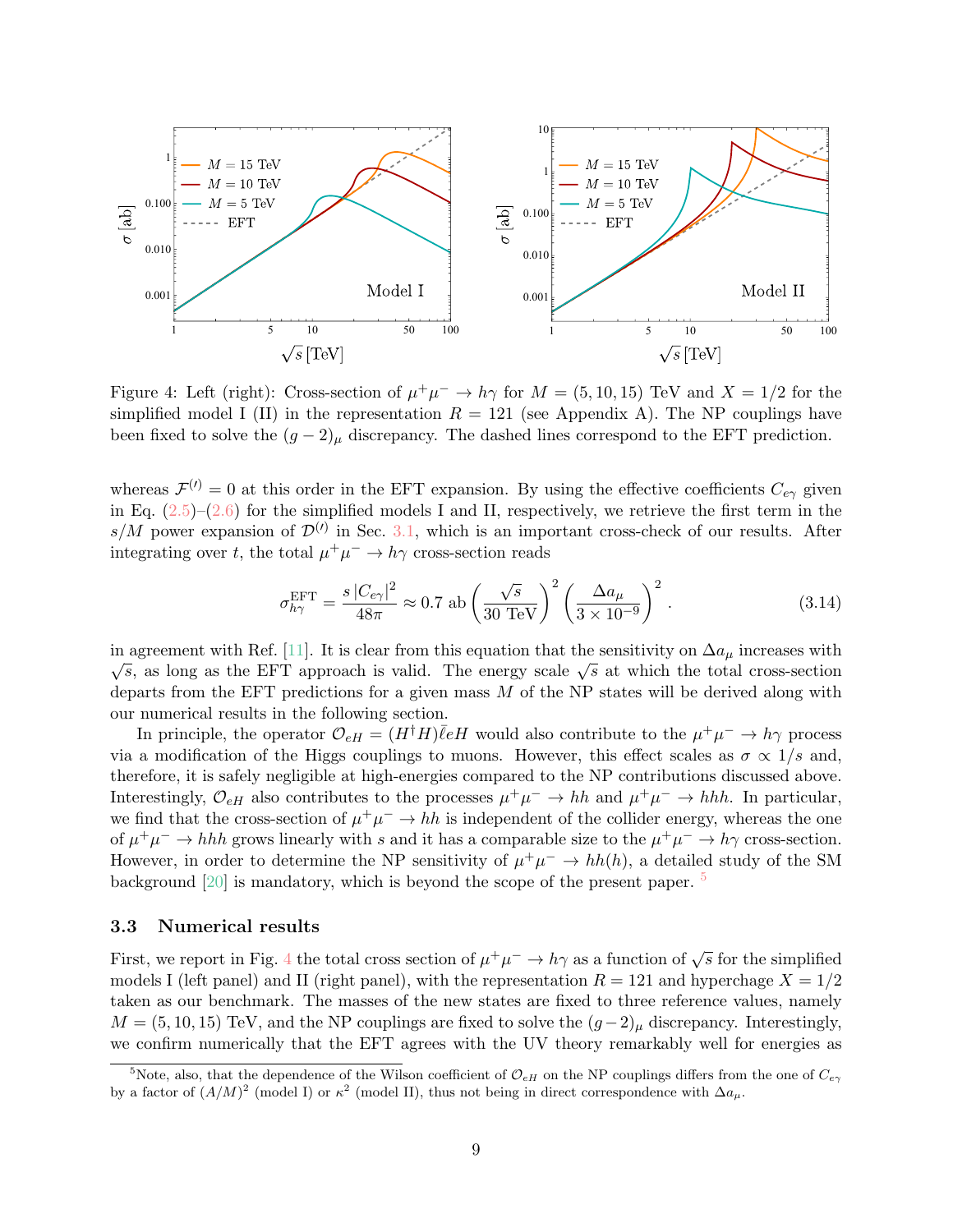<span id="page-9-0"></span>

Figure 5: 95% C.L. reach on  $\Delta a_{\mu}$  as a function of the center-of-mass energy  $\sqrt{s}$  from the process  $\mu^+\mu^ \rightarrow h\gamma$  in EFT (dashed line) and in the simplified models I (left) and II (right) for three reference NP masses  $M = (5, 10, 15)$  TeV and for the hypercharge  $X = 1/2$ .

large as  $\sqrt{s} \sim M$  in both scenarios. At  $\sqrt{s} \sim 2M$ , the UV cross-section shows a resonance peak corresponding to the fact that the virtual particles can then be produced on-shell. Finally, for energies  $\sqrt{s} \gtrsim 2M$  the UV cross-section scales as  $1/s$ , as expected by the unitarity of the S-matrix. The most prominent difference between the two models is that in the model II the resonance is larger and more peaked than in the model I.

Next, following the analysis of Ref. [\[11\]](#page-18-3), we study the capability of the process  $\mu^+\mu^- \to h\gamma$  to probe the muon g-2 anomaly. The SM irreducible  $\mu^+\mu^- \to h\gamma$  background is small and can be probe the muon g-z anomary. The sixt inequation  $\mu$   $\mu$   $\rightarrow$   $n_f$  background is small and can be neglected for  $\sqrt{s} \gg 1$  TeV. Instead, the main source of background comes from the  $\mu^+ \mu^- \rightarrow Z \gamma$ process, where the Z boson is mis-reconstructed as a Higgs boson. An efficient way to isolate the  $h\gamma$  signal from the background is to exploit the different angular distributions of the two processes, requiring that the probability of mis-reconstructing a Z boson as a Higgs is less than 10%.

In Fig. [5,](#page-9-0) we show the 95% C.L. reach from  $\mu^+\mu^- \to h\gamma$  on the anomalous magnetic moment of the muon as a function of the center-of-mass energy  $\sqrt{s}$  for the simplified model I (left panel) and II the muon as a function of the center-of-mass energy  $\sqrt{s}$  for the simplified model I (left panel) and II (right panel), and for three reference NP masses  $M = (5, 10, 15)$  TeV. The dashed lines correspond to the EFT limit derived from Eq.  $(3.14)$ . The NP sensitivity has been obtained imposing that the significance of the signal satisfy  $S > 2$ , where  $S = N_S/\sqrt{N_B + N_S}$ , and  $N_S$  and  $N_B$  denote the number of signal and background events, respectively. The number of events is estimated considering a bb final state, with an 80% b−tagging efficiency and by imposing the kinematical cut  $|\cos \theta|$  < 0.6 for which S is maximized, where  $\theta$  denotes the photon scattering-angle.

 $\vert v \vert$   $\leq$  0.0 for which 3 is maximized, where v denotes the photon scattering-angle.<br>As already discussed above, the EFT result is accurately reproduced for  $\sqrt{s} \leq M$ . On the other As already discussed above, the EFT result is accurately reproduced for  $\sqrt{s} \gtrsim M$ . On the other hand, for energies close to the resonant-production threshold, i.e.  $\sqrt{s} = 2M$ , the simplified models have an even higher sensitivity to  $\Delta a_{\mu}$  than the EFT, especially in the case of the model II. Finally, for energies  $\sqrt{s} \gg 2M$ , the  $\mu^+\mu^- \to h\gamma$  cross-section in the simplified models scales as  $\sigma \sim 1/s$ and therefore the number of signal events  $N_S \propto \sigma \times \mathcal{L}$  becomes constant with respect to the energy, since the luminosity scales as  $\mathcal{L} \propto s$  [\[12\]](#page-18-4). This behaviour is in contrast with the EFT expectation, for which  $\sigma \sim s$  and therefore  $N_S \propto s^2$ .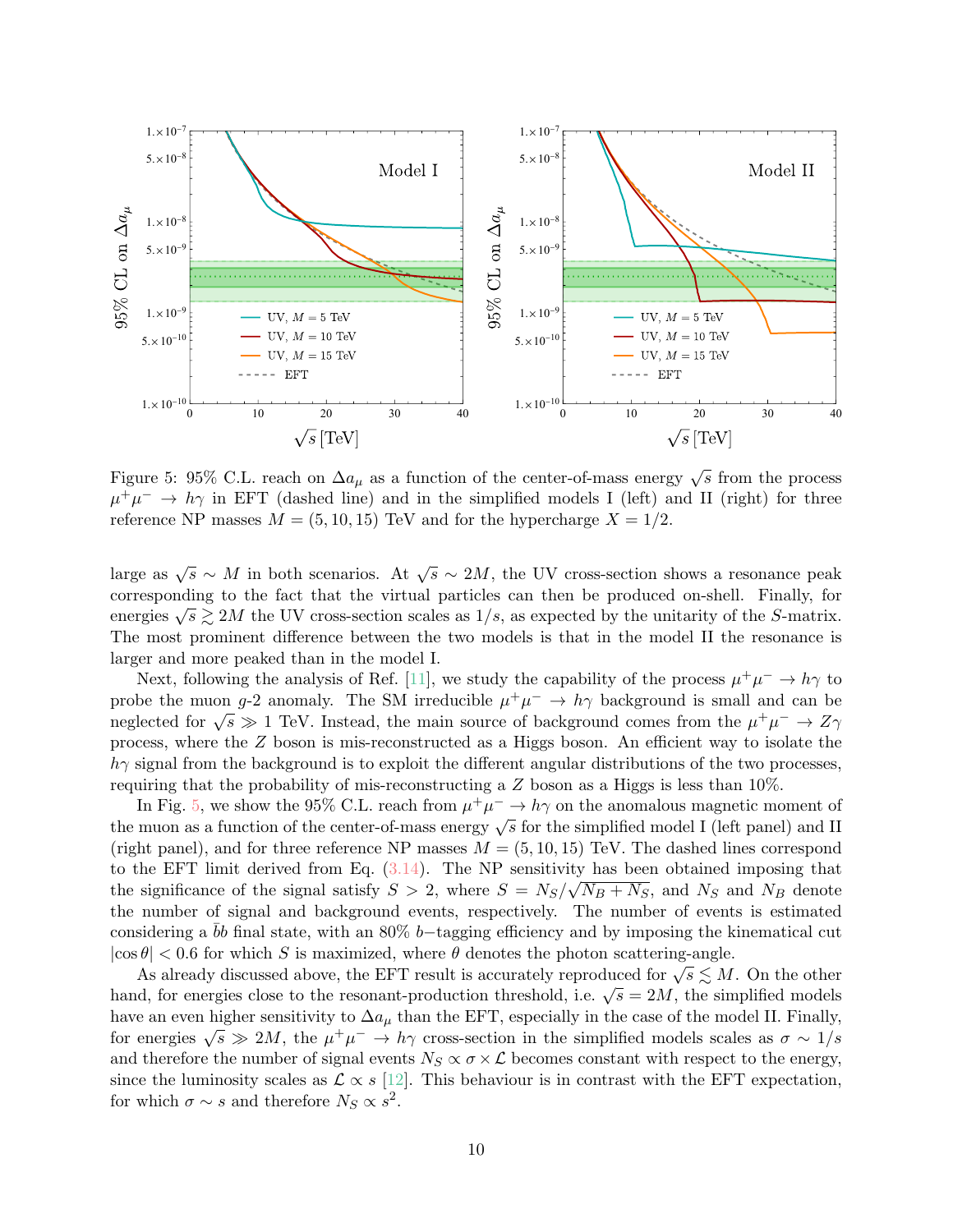As shown by our analysis, the capability of the process  $\mu^+\mu^- \to h\gamma$  to probe NP effects in  $\Delta a_\mu$ within an EFT framework [\[11\]](#page-18-3) is confirmed and reinforced also in explicit simplified models.

# <span id="page-10-3"></span>4 Direct high-energy probes of the muon  $g - 2$

In this section, we will analyse the capability of a high-energy muon collider to discover the new particles of the simplified models I and II via their direct production. In particular, since we assume an underlying  $Z_2$  symmetry, the new states are always produced in pairs. Since the muon g-2 anomaly can be typically accommodated for  $M \lesssim 15$  TeV, it follows that a high-energy muon g-2 anomary can be typically accommodated for  $M \gtrsim 15$  TeV, it follows that a high-energy muon collider running with energies  $\sqrt{s} \gtrsim 30$  TeV should be able to directly observe these new particles.

### 4.1  $2 \rightarrow 2$  processes

<span id="page-10-0"></span>The most relevant  $2 \rightarrow 2$  processes are schematically represented by the Feynman diagrams of Fig. [6,](#page-10-0) where  $\Phi, \Psi$  refer collectively to the scalar and fermion fields of the models I or II. In the following, we report the analytical expressions of the relevant cross sections.



Figure 6: Feynman diagrams for  $2 \rightarrow 2$  pair production processes in the simplified models I and II.

For the model I, we obtain

<span id="page-10-1"></span>
$$
\sigma(\mu^+\mu^- \to \bar{\Phi}_i\Phi_i) = \frac{\eta \left|\lambda_i^{\text{I}}\right|^4}{32\pi s} \left[ \tanh^{-1}\left(\sqrt{1 - \frac{4M^2}{s}}\right) - \sqrt{1 - \frac{4M^2}{s}}\right],
$$
  

$$
\sigma(\mu^+\mu^- \to \bar{\Phi}_i\Phi_j) = \frac{\eta \left|\lambda_i^{\text{I}}\lambda_j^{\text{I}}\right|^2}{64\pi s} \sqrt{1 - \frac{4M^2}{s}},
$$
  

$$
\sigma(\mu^+\mu^- \to \bar{\Psi}\Psi) = \frac{\left|\lambda_E^{\text{I}}\right|^4 + \eta \left|\lambda_L^{\text{I}}\right|^4}{64\pi s} \sqrt{1 - \frac{4M^2}{s}},
$$
 (4.1)

whereas for the model II

<span id="page-10-2"></span>
$$
\sigma(\mu^+\mu^- \to \bar{\Psi}_i\Psi_i) = \frac{\eta \left|\lambda_i^{\text{II}}\right|^4}{64\pi s} \sqrt{1 - \frac{4M^2}{s}},
$$
\n
$$
\sigma(\mu^+\mu^- \to \bar{\Psi}_i\Psi_j) = \frac{\eta \left|\lambda_i^{\text{II}}\lambda_j^{\text{II}}\right|^2}{64\pi s} \sqrt{1 - \frac{4M^2}{s}},
$$
\n
$$
\sigma(\mu^+\mu^- \to \bar{\Phi}\Phi) = \frac{\left|\lambda_E^{\text{II}}\right|^4 + \eta \left|\lambda_L^{\text{II}}\right|^4}{32\pi s} \left[\tanh^{-1}\left(\sqrt{1 - \frac{4M^2}{s}}\right) - \sqrt{1 - \frac{4M^2}{s}}\right],
$$
\n(4.2)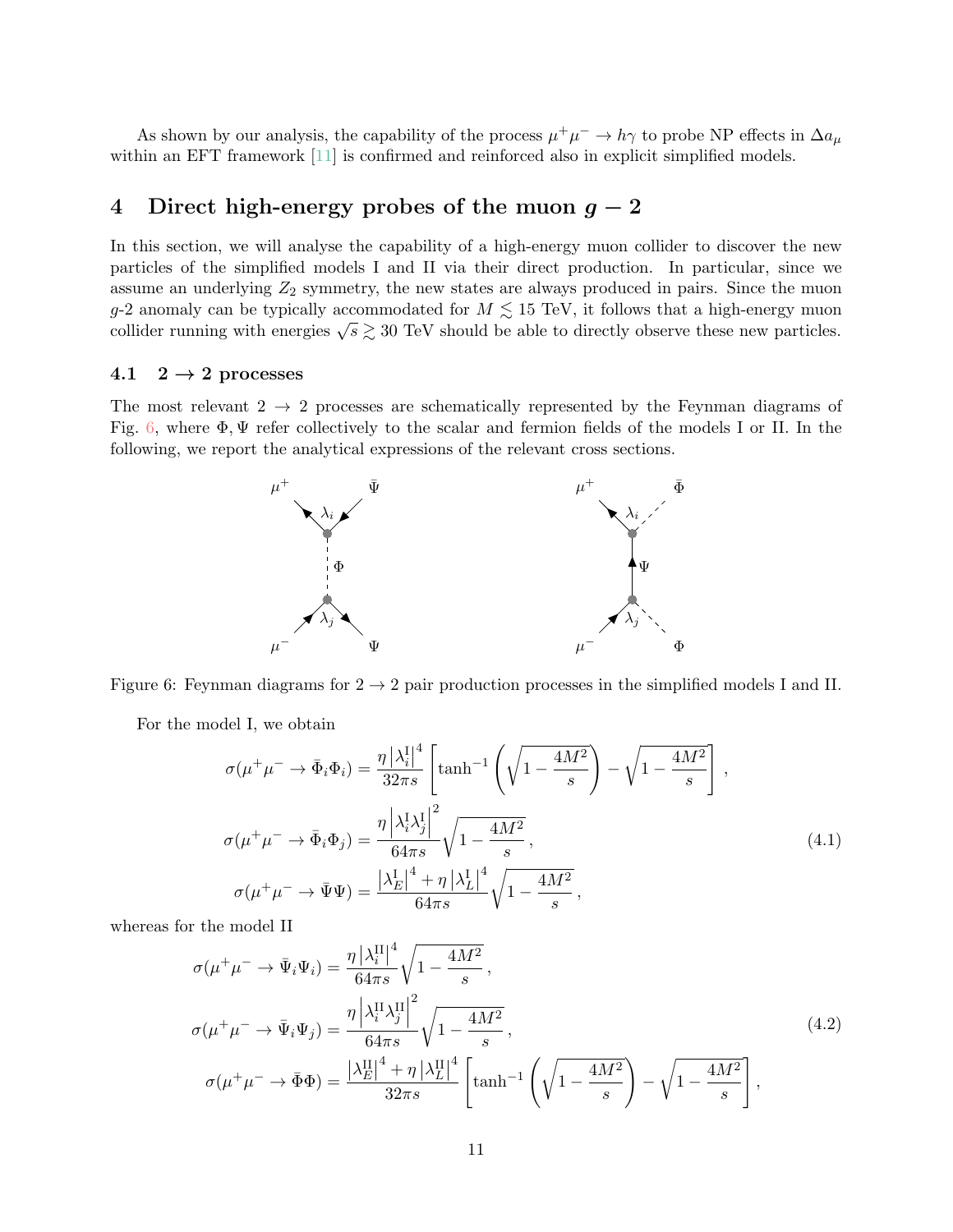where  $i, j \in \{E, L\}, i \neq j$  and the factor  $\eta$  is equal to 1 for the representations  $R = \{121, 212\},\$ while  $\eta = 1$  or 4 for  $R = \{323, 232\}$  depending on the specific final state <sup>[6](#page-11-0)</sup>. For the references values  $\sqrt{s} = 30$  TeV and  $M = 10$  TeV, the above cross-sections attain comparable values of order  $10^4$  ab. Note that in Eqs.  $(4.1)$  and  $(4.2)$ , we have neglected the contributions stemming from the s-channel exchange of the SM gauge bosons  $\gamma$  and Z. Indeed, since the solution of the muon g-2 anomaly requires  $\lambda_{E,L} \gtrsim 2$ , the t-channel diagrams of Fig. [6](#page-10-0) are by far dominant.

### 4.2  $2 \rightarrow 3$  processes

Although the  $2 \rightarrow 2$  processes shown in Fig. [6](#page-10-0) are unavoidably induced once a NP contribution to the muon  $q-2$  is generated, it is important to stress that their observation cannot be promoted by any means as an unambiguous test of the  $\Delta a_{\mu}$  anomaly. Indeed,  $\Delta a_{\mu}$  and the cross-sections in Eq.  $(4.1)$  and  $(4.2)$  depend on different combinations of the simplified models parameters. Therefore, it would be desirable to identify high-energy processes (if any) that are in one-to-one correspondence with the NP effects entering the muon  $g$ -2. Interestingly, such processes do exist and are given by  $\mu^+\mu^ \rightarrow h\bar{\Psi}\Psi$  in model I and by  $\mu^+\mu^ \rightarrow h\bar{\Phi}\Phi$  in model II, as illustrated in Fig. [7.](#page-11-1)<sup>[7](#page-11-2)</sup> The correspondence is evident by comparing this diagram with the one for  $\Delta a_{\mu}$  depicted in Fig. [1.](#page-3-0)

<span id="page-11-1"></span>

Figure 7: Feynman diagrams contributing to the direct production channels  $\mu^+\mu^- \to h\bar{\Psi}\Psi, h\bar{\Phi}\Phi$  in the simplified models I (left) and II (right).

The differential cross-sections for these processes can be written in the following form,

$$
d\sigma_{2\to 3} = \frac{|\overline{\mathcal{A}}|^2}{256\pi^3} \frac{\lambda^{1/2}(s,0,q^2)\lambda^{1/2}(q^2,M^2,M^2)}{s^2q^2} \frac{d\cos\theta_1}{2} \frac{d\varphi_1}{2\pi} \frac{d\cos\theta_2}{2} \frac{d\varphi_2}{2\pi} dq^2 \tag{4.3}
$$

where  $\lambda(x, y, z) = x^2 + y^2 + z^2 - 2(xy + xz + yz)$  is the Källén function, and we define  $q = k_1 + k_2$ , with  $q^2 \in [4M^2, s]$ . The angles  $\theta_i$  and  $\varphi_i$  are defined in Fig. [9](#page-17-5) and are integrated in the ranges  $\theta_i \in [0, \pi]$ 

<span id="page-11-0"></span><sup>&</sup>lt;sup>6</sup>In the presence of an  $SU(2)_L$  triplet  $\chi^a$  (a = 1, 2, 3), the electric charge eigenstates are  $\chi_{\pm} = \frac{\chi^1 \mp i \chi^2}{\sqrt{2}}$  and  $\chi_3$ . Then, in the model I,  $\eta = 4$  for the final states  $(\bar{\Psi}_-\Psi_-), (\bar{\Phi}_{L,\frac{1}{2}}\Phi_{L,\frac{1}{2}}), (\bar{\Phi}_{L,\frac{1}{2}}\Phi_{E,+}), (\Phi_{L,\frac{1}{2}}\bar{\Phi}_{E,+})$  of the representation  $R = 323$ , and  $(\bar{\Psi}_{\frac{1}{2}} \Psi_{\frac{1}{2}}), (\bar{\Phi}_{L,-} \Phi_{L,-}), (\bar{\Phi}_{L,-} \Phi_{E,-\frac{1}{2}}), (\Phi_{L,-} \bar{\Phi}_{E,-\frac{1}{2}})$  for  $R = 232$ . In all other cases  $\eta = 1$ . The lower index  $\pm \frac{1}{2}$  refers to the component of the isospin doublets. For model II the situation is completely analogous.

<span id="page-11-2"></span><sup>&</sup>lt;sup>7</sup>Other possibilities are given by  $\mu^+\mu^- \to h\bar{\Phi}_{E(L)}\Phi_{E(L)}$  in model I and  $\mu^+\mu^- \to h\bar{\Psi}_{E(L)}\Psi_{E(L)}$  in model II, where the Higgs is emitted from the final state legs. Instead, the analogous processes  $\mu^+\mu^- \to h\bar{\Phi}_{E(L)}\Phi_{L(E)}$  and  $\mu^+\mu^- \to h\bar{\Psi}_{E(L)}\Psi_{L(E)}$  do not depend on the same combination of NP couplings as  $\Delta a_\mu$ . A careful analysis of the different final state products and of the Higgs kinematical properties may be exploited to disentangle these processes.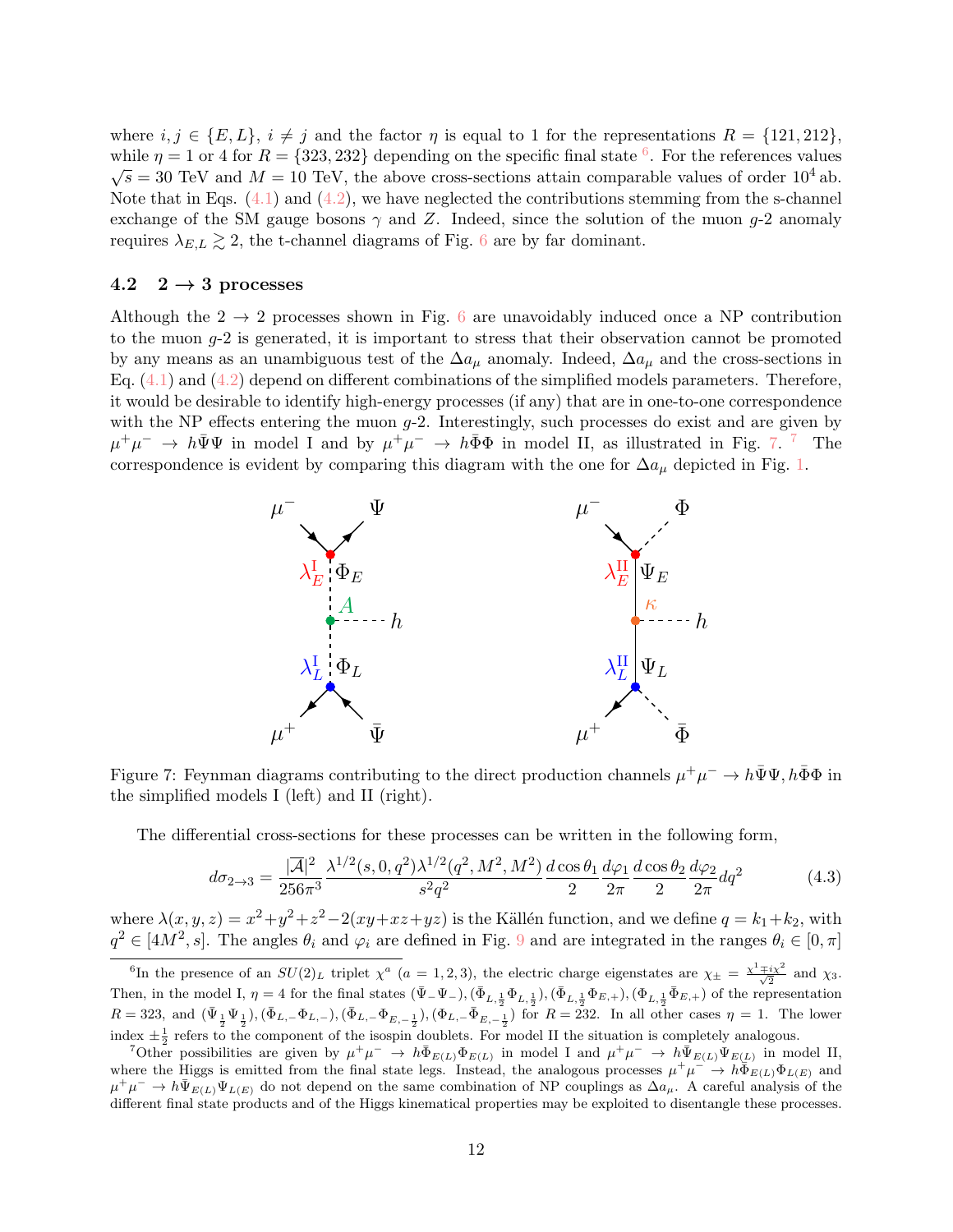and  $\varphi_i \in [0, 2\pi]$ . For a detailed discussion about the non-trivial kinematics of  $2 \to 3$  processes we refer to appendix [B.](#page-16-0) The  $|\overline{A}|^2$  expression for the process  $\mu^+(p_b)\mu^-(p_a) \to h(k)\overline{\Psi}(k_2)\Psi(k_1)$  in the model I reads<sup> $\theta$ </sup>

<span id="page-12-3"></span><span id="page-12-2"></span>
$$
|\overline{\mathcal{A}}|^2 = \frac{\eta}{4} \frac{|\lambda_L^{\text{I}} \lambda_E^{\text{I}} A|^2}{[M^2 - (p_a - k_1)^2][M^2 - (p_b - k_2)^2]}.
$$
\n(4.4)

Similarly, the squared amplitude  $\mu^+(p_b)\mu^-(p_a) \to h(k)\overline{\Phi}(k_2)\Phi(k_1)$  in the model II is given by

$$
|\overline{\mathcal{A}}|^2 = \frac{2\eta |\lambda_L^{\text{II}} \lambda_E^{\text{II}} \kappa|^2 M^2}{[M^2 - (p_a - k_1)^2]^2 [M^2 - (p_b - k_2)^2]^2} \left[ p_a \cdot (k_2 - k_1) p_b \cdot (k_1 - k_2) - 2 \left( p_a \cdot k_1 p_b \cdot k_2 - \frac{sM^2}{4} \right) \left( 1 - \frac{k_1 \cdot k_2}{2M^2} \right) \right],\tag{4.5}
$$

where the scalar products can be easily computed by using the expressions from appendix [B.](#page-16-0)

<span id="page-12-1"></span>

Figure 8: Cross-sections of  $\mu^+\mu^- \to h\gamma$  and  $\mu^+\mu^- \to h\bar{\Psi}\Psi$ ,  $h\bar{\Phi}\Phi$  vs.  $\sqrt{s}$  setting  $X = 1/2$  and  $M = 10$  TeV in the simplified model I (left) and II (right). Inner (outer) regions correspond to  $\Delta a_{\mu}$ values in the  $1\sigma$  ( $2\sigma$ ) allowed range.

In Fig. [8,](#page-12-1) we report the cross-sections of  $\mu^+\mu^- \to h\bar\Psi\Psi, h\bar\Phi\Phi$  vs.  $\sqrt{s}$  setting  $X=1/2$  and  $M=10$ TeV. Inner (outer) regions correspond to  $\Delta a_{\mu}$  values in the 1 $\sigma$  (2 $\sigma$ ) allowed range. As expected, the  $2 \rightarrow 3$  cross-sections are typically 2-3 orders of magnitude smaller than those for  $2 \rightarrow 2$  processes (see Eqs.  $(4.1)$  and  $(4.2)$ ) due to the additional phase-space suppression. However, at a muon collider running at  $\sqrt{s} = 30$  TeV, we expect several hundreds events for these  $2 \rightarrow 3$  processes that can be discriminated from the background thanks to the coincidence of two NP particles accompanied be distribution of the background thanks to the concidence of two NP particles accompanied<br>by a Higgs boson. In Fig. [8,](#page-12-1) we also plot the cross-section of  $\mu^+\mu^- \to h\gamma$  as a function of  $\sqrt{s}$  to stress its interplay with the direct search processes  $\mu^+\mu^- \to h\bar{\Psi}\Psi$  and  $\mu^+\mu^- \to h\bar{\Phi}\Phi$ . Indeed, for collider energies below the threshold required for a direct production of new states,  $\mu^+\mu^- \to h\gamma$ provides a unique way to test the muon g-2 anomaly. Instead, when the final states  $h\bar{\Psi}\Psi$  and  $h\bar{\Phi}\Phi$ are kinematically allowed, the study of their correlation with the process  $\mu^+\mu^- \to h\gamma$  would still be of great importance to pin down the details of the underlying NP model.

<span id="page-12-0"></span><sup>&</sup>lt;sup>8</sup>In this case,  $\eta = 4$  for  $\mu^+ \mu^- \to h\bar{\Psi}_- \Psi_-$  ( $R = 323$ ) and  $\mu^+ \mu^- \to h\bar{\Psi}_\frac{1}{2} \Psi_\frac{1}{2}$  ( $R = 232$ ), while  $\eta = 1$  otherwise.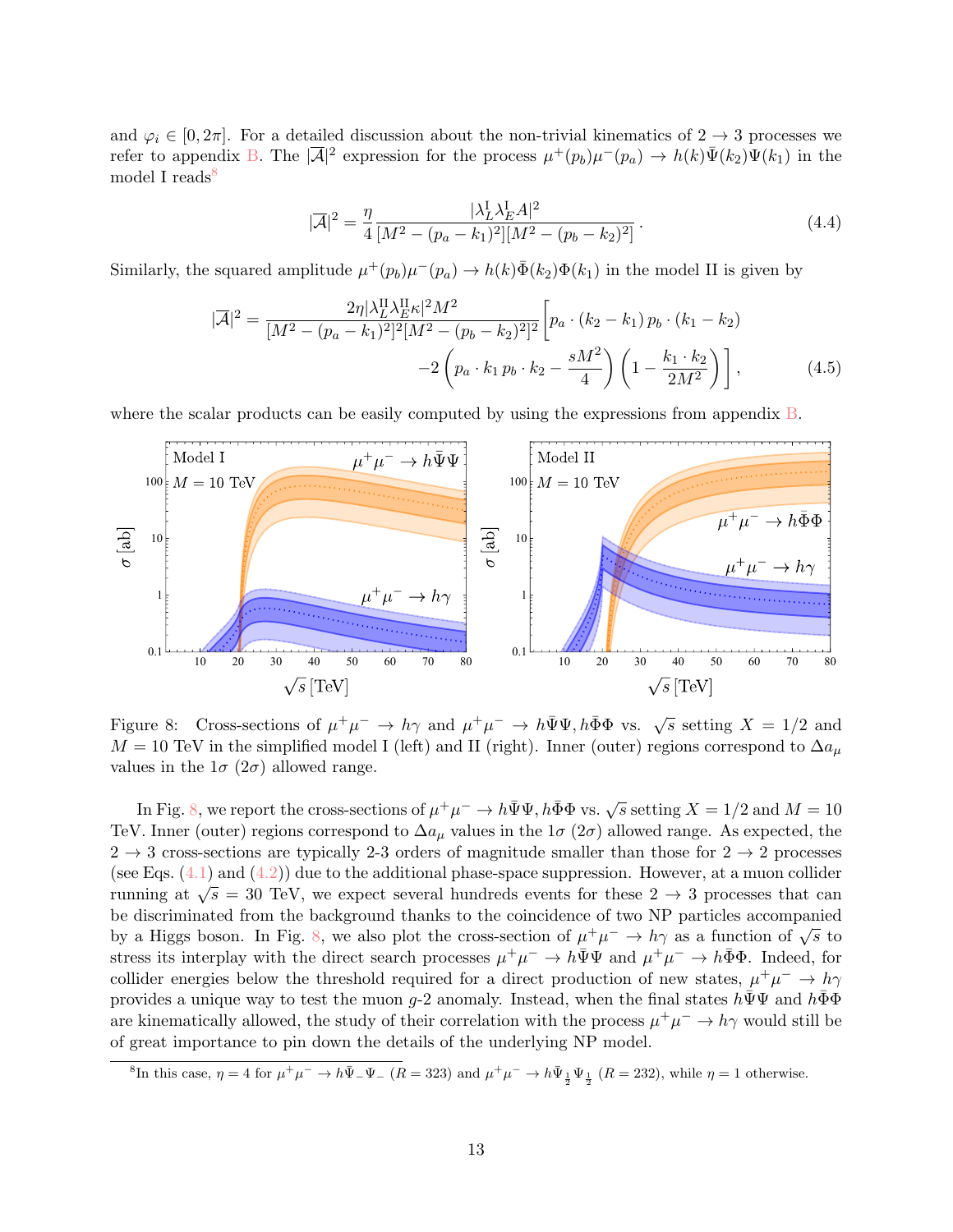## 5 Conclusions

In this paper, we have studied the solution of the muon  $g$ -2 anomaly through new physics scenarios with heavy scalars and vector-like fermions appearing above the TeV-scale. Such a solution is only viable provided that a chiral enhancement is at work, which in turn requires that the new states couple to the SM Higgs boson. As already emphasised in the EFT context, a muon collider states couple to the SM Higgs boson. As already emphasised in the EFT collect, a muon conder<br>running at center-of-mass energies  $\sqrt{s}$  in the multi-TeV range would be the ideal machine to test this anomaly model-independently through the study of the  $\mu^+\mu^- \to h\gamma$  process [\[11\]](#page-18-3).

We have explored the connection between  $\Delta a_{\mu}$  and  $\mu^+\mu^- \to h\gamma$  in the context of the concrete NP scenarios mentioned above, which contribute to both observables at one-loop level, extending the EFT results to the case where  $\sqrt{s}$  is larger than the mass of the new particles. In particular, we have found that the EFT approach describes remarkably well the  $\mu^+ \mu^- \to h\gamma$  cross-section for  $\sqrt{s}$  values even at the vicinity of the EFT cutoff, where the EFT description is expected to break down, as shown in Figs. [4](#page-8-2) and [5.](#page-9-0) These results confirm and reinforce the complementarity of  $\Delta a_{\mu}$ with the high-energy process  $\mu^+ \mu^- \to h \gamma$ .

Another goal of this work has been to study the direct search signatures of our simplified models, as well as their interplay with the indirect search  $\mu^+\mu^- \to h\gamma$ . If kinematically allowed, the processes  $\mu^+\mu^- \to \bar{\Psi}\Psi$ ,  $\bar{\Phi}\Phi$ , where  $\Psi$  and  $\Phi$  refer to heavy vector-like fermions and scalars, are unavoidably induced with sizable cross-sections. However, the cross-sections of these  $2 \rightarrow 2$  processes are not directly correlated with  $\Delta a_{\mu}$  as they depend on different combinations of NP couplings.

We have shown in this paper that the cross-sections of the processes  $\mu^+\mu^- \to h\bar{\Psi}\Psi, h\bar{\Phi}\Phi$  with a Higgs boson in the final state, which we have computed in full generality, are in one-to-one correspondence with the NP effects entering the muon  $g$ -2, as shown in Fig. [1](#page-3-0) and [7.](#page-11-1) Although suppressed by two orders of magnitude compared to the  $2 \rightarrow 2$  processes, due to the additional phase-space suppression, we still expect several hundreds of events for  $\mu^+\mu^- \to h\bar{\Psi}\Psi, h\bar{\Phi}\Phi$  at a phase-space suppression, we still expect several numeries of events for  $\mu^+ \mu^- \rightarrow \mu \Psi \Psi$ ,  $\mu \Psi \Psi$  at a muon collider running at  $\sqrt{s} = 30$  TeV, which can be discriminated thanks to the coincidence of two NP particles together with a Higgs boson in the final state. As shown in Fig. [8,](#page-12-1) there is an interesting interplay between the indirect probe  $\mu^+\mu^- \to h\gamma$  and the direct ones  $\mu^+\mu^- \to h\bar{\Psi}\Psi$  and  $\mu^+\mu^- \to h\bar{\Phi}\Phi$ . Indeed, for collider energies below the threshold required for a direct production of new states,  $\mu^+\mu^- \to h\gamma$  provides a unique way to access the muon g-2 anomaly. Instead, when  $\mu^+\mu^- \to h\bar{\Psi}\Psi$  and  $\mu^+\mu^- \to h\bar{\Phi}\Phi$  are kinematically allowed, they are typically the best probe of  $\Delta a_{\mu}$ . This complementarity illustrates the fact that a correlated study of direct and indirect new physics signals at a muon collider would be a powerful handle to disentangle among the underlying model accommodating the  $\Delta a_\mu$  anomaly.

### 6 Acknowledgments

We thank A. Wulzer for useful discussions. This project has received support from the European Union's Horizon 2020 research and innovation programme under the Marie Skłodowska-Curie grant agreement No 860881-HIDDeN.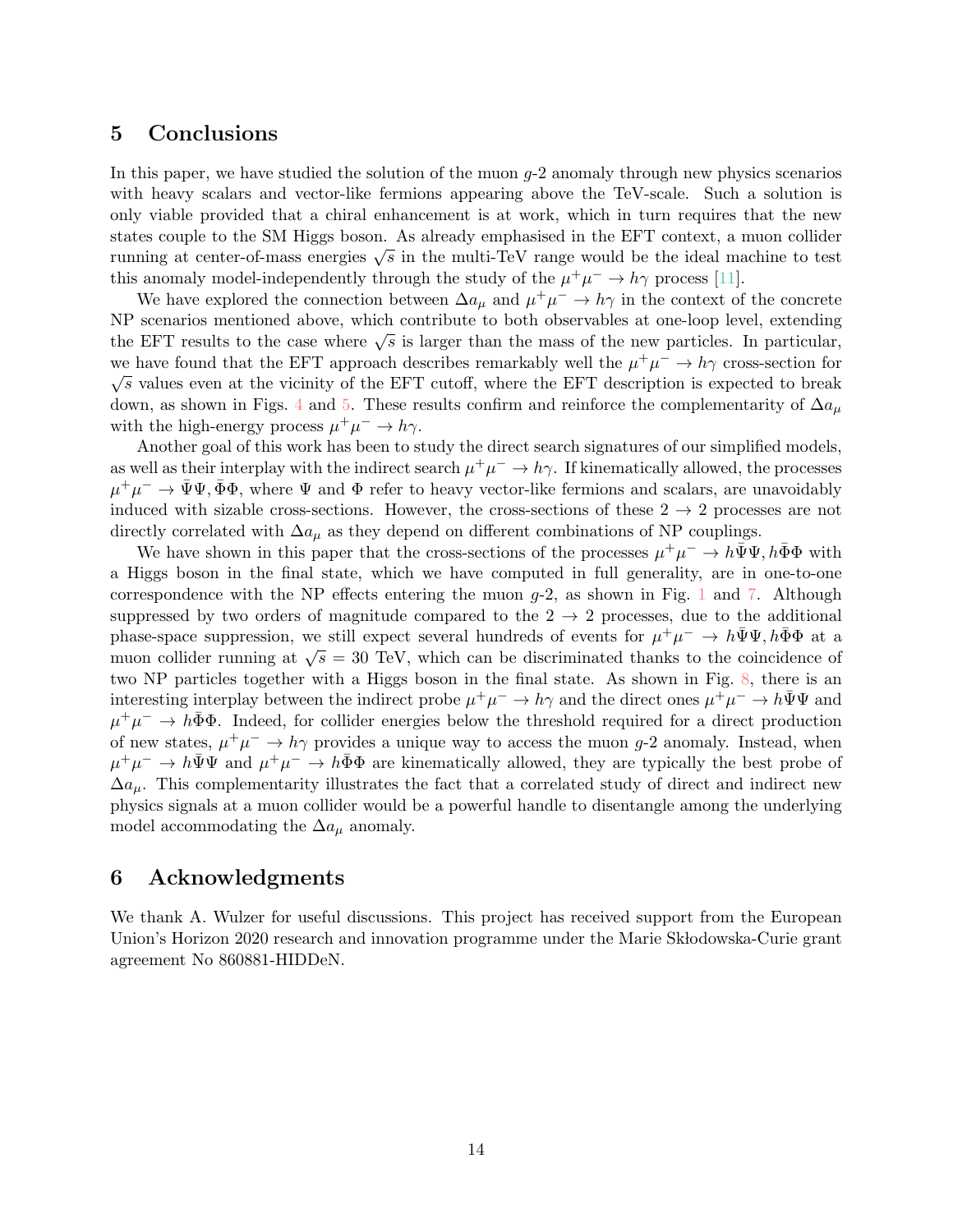# <span id="page-14-0"></span>A Simplified model Lagrangians and RGEs

In this appendix, we collect the relevant expressions for the running of the fundamental parameters of the simplified models I and II introduced in section I. Assuming a  $Z_2$  symmetry to avoid mixing of the new states with SM fields and allowing  $SU(2)_L$  representations up to triplets, the most generic Lagrangians are [\[13\]](#page-18-5):

$$
\mathcal{L}_{I}^{121} = \lambda_L^I \bar{\ell}^a \Psi \Phi_L^a + \lambda_E^I \bar{\epsilon} \Psi \Phi_E + A \Phi_L^{a\dagger} \Phi_E H^a + \text{h.c.},
$$
  
\n
$$
\mathcal{L}_{II}^{121} = \lambda_L^{II} \bar{\ell}^a \Phi \Psi_L^a + \lambda_E^{II} \bar{\epsilon} \Psi_E \Phi + \kappa \bar{\Psi}_L^a \Psi_E H^a + \text{h.c.}
$$
  
\n
$$
\mathcal{L}_{I}^{212} = \lambda_L^I \bar{\ell}^a \Phi_L \Psi^a + \lambda_E^I \bar{\epsilon} \Psi^a (i\tau_2 \Phi_E)^a + A (i\tau_2 H)^a \Phi_L^\dagger \Phi_E^a + \text{h.c.}
$$
  
\n
$$
\mathcal{L}_{II}^{212} = \lambda_L^{II} \bar{\ell}^a \Psi_L \Phi^a + \lambda_E^{II} \bar{\epsilon} (i\tau_2 \Psi_E)^a \Phi^a + \kappa \bar{\Psi}_L (i\tau_2 H)^a \Psi_E^a + \text{h.c.}
$$
  
\n
$$
\mathcal{L}_{I}^{323} = \lambda_L^I \bar{\ell}^a (\tau \cdot \Psi)_{ab} \Phi_L^b + \lambda_E^I \bar{\epsilon} \Psi^\alpha \Phi_E^\alpha + A \Phi_L^{a\dagger} (\tau \cdot \Phi_E)_{ab} H^b + \text{h.c.}
$$
  
\n
$$
\mathcal{L}_{II}^{323} = \lambda_L^{II} \bar{\ell}^a (\tau \cdot \Phi)_{ab} \Psi_L^b + \lambda_E^{\text{II}} \bar{\epsilon} \Psi_E^\alpha \Phi^\alpha + \kappa \bar{\Psi}_L^a (\tau \cdot \Psi_E)_{ab} H^b + \text{h.c.}
$$
  
\n
$$
\mathcal{L}_{II}^{232} = \lambda_L^I \bar{\ell}^a (\tau \cdot \Phi_L)_{ab} \Psi^b + \lambda_E^I \bar{\epsilon} \Psi^a (\bar{\ell} \tau_2 \Phi_E)^a + A (i\tau_2 H)^a (\tau \cdot \Phi_L^\dagger)_{ab} \Phi_E^b + \text{h.c.}
$$
  
\n
$$
\mathcal{L}_{II}^{232} = \lambda_L^{II} \bar{\ell}^a (\tau \cdot \Psi_L)_{ab} \Phi^b + \lambda_E^{\text{II}} \bar{\epsilon
$$

where a, b denote  $SU(2)_L$  indices,  $\tau$  are the Pauli matrices and the charges of the various fields are defined in Table [1.](#page-2-0)

The RGEs for the simplified model Yukawa-couplings and for the SM gauge couplings, as well as for the Higgs boson quartic coupling in the models of type-II $\frac{9}{7}$  $\frac{9}{7}$  $\frac{9}{7}$ , have been calculated using the tool RGBeta [\[18\]](#page-18-14). They read

$$
\text{Model I:} \begin{cases} (4\pi)^2 \frac{dg^2}{d \log \mu} = \beta_g g^4\\ (4\pi)^2 \frac{dg'^2}{d \log \mu} = \beta_{g'} g'^4\\ (4\pi)^2 \frac{d\lambda_L}{d \log \mu} = \lambda_L^1 \left[ -\beta_L^g g^2 - \beta_L^{g'} g'^2 + \beta_L^L \lambda_L^{12} + \beta_L^y y_\mu^2 \right] \\ (4\pi)^2 \frac{d\lambda_L^L}{d \log \mu} = \lambda_L^I \left[ -\beta_L^g g^2 - \beta_L^{g'} g'^2 + \beta_E^L \lambda_L^{12} + \beta_L^y y_\mu^2 \right] \end{cases} , \tag{A.2}
$$

<span id="page-14-3"></span><span id="page-14-2"></span>.

$$
\text{Model II:} \begin{cases} (4\pi)^{2} \frac{dg^{2}}{d\log\mu} = \beta_{g}g^{4} \\ (4\pi)^{2} \frac{d\bar{g}^{12}}{d\log\mu} = \beta_{g'}g'^{4} \\ (4\pi)^{2} \frac{d\lambda_{L}^{H}}{d\log\mu} = \lambda_{L}^{H} \left[ -\beta_{L}^{g}g^{2} - \beta_{L}^{g'}g'^{2} + \beta_{L}^{L}\lambda_{L}^{H}^{2} + \beta_{L}^{E}\lambda_{E}^{H}^{2} + \beta_{L}^{s}\kappa^{2} + \beta_{L}^{y}y_{\mu}^{2} \right] + \beta_{L}^{y}E\kappa y_{\mu}\lambda_{L}^{H}\kappa \\ (4\pi)^{2} \frac{d\lambda_{L}^{H}}{d\log\mu} = \lambda_{L}^{H} \left[ -\beta_{L}^{g}g^{2} - \beta_{L}^{g'}g'^{2} + \beta_{L}^{L}\lambda_{L}^{H}^{2} + \beta_{E}^{E}\lambda_{L}^{H}^{2} + \beta_{E}^{\kappa}\kappa^{2} + \beta_{L}^{y}y_{\mu}^{2} \right] + \beta_{L}^{y}E\kappa y_{\mu}\lambda_{L}^{H}\kappa \\ (4\pi)^{2} \frac{d\kappa}{d\log\mu} = \kappa \left[ -\beta_{K}^{g}g^{2} - \beta_{K}^{g'}g'^{2} + \beta_{K}^{L}\lambda_{L}^{H}^{2} + \beta_{K}^{E}\lambda_{E}^{H}^{2} + \beta_{K}^{\kappa}\kappa^{2} + \beta_{K}^{y}(y_{\mu}^{2} + 3y_{t}^{2}) \right] + \beta_{K}^{y}E\kappa y_{\mu}\lambda_{L}^{H}\lambda_{E}^{H} \\ (4\pi)^{2} \frac{d\lambda}{d\log\mu} = \beta_{\lambda}^{SM}(g, g', \lambda, y_{t}) + \beta_{\lambda}^{\lambda\kappa}\lambda\kappa^{2} - \beta_{\lambda}^{\kappa}\kappa^{4} \end{cases} \tag{A.3}
$$

The values of the coefficients of the  $\beta$ -functions for the various representation are given in Table [3,](#page-15-0) where they are written as vectors with components ordered as they appear in Eqs.  $(A.2)$  and  $(A.3)$ .

<span id="page-14-1"></span><sup>&</sup>lt;sup>9</sup>In the models of type-I, the Higgs quartic does not receive BSM contributions at one-loop.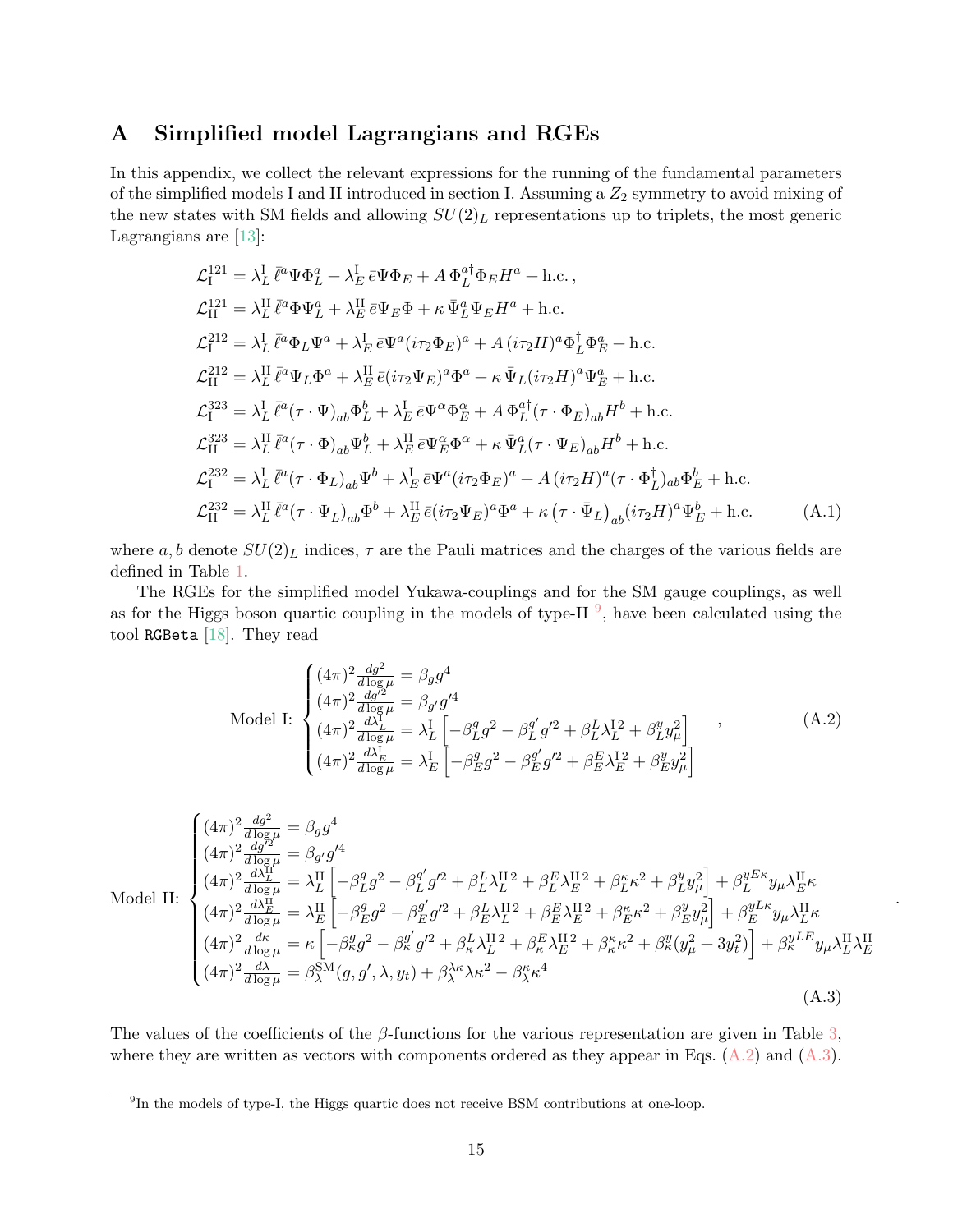<span id="page-15-0"></span>

| $\boldsymbol{R}$ | Model I                                                                                                                                                                                                                                                                        | Model II                                                                                                                                                                                                                                                                                                                                                                                                                                                                                    |
|------------------|--------------------------------------------------------------------------------------------------------------------------------------------------------------------------------------------------------------------------------------------------------------------------------|---------------------------------------------------------------------------------------------------------------------------------------------------------------------------------------------------------------------------------------------------------------------------------------------------------------------------------------------------------------------------------------------------------------------------------------------------------------------------------------------|
| 121              | $\beta_q = \beta_q^{\rm SM} + \frac{1}{3}$<br>$\beta_{g'} = \beta_{g'}^{\text{SM}} + \frac{1}{3} (3 + 8X + 14X^2)$<br>$\beta_L^i = \left\{ \frac{9}{4}, \frac{3}{4}(1+4X^2), \frac{5}{2}, \frac{1}{2} \right\}$<br>$\beta_E^i = \{0,3(1+X^2),2,1\}$                            | $\beta_q = \beta_q^{\rm SM} + \frac{4}{3}$<br>$\beta_{g'} = \beta_{g'}^{\text{SM}} + \frac{2}{3} (6 + 16X + 13X^2)$<br>$\beta_L^i = \left\{ \frac{9}{2}, \frac{3}{2} (1 + 2X + 2X^2), 3, 1, \frac{1}{2}, \frac{1}{2}, 2 \right\}$<br>$\beta_F^i = \{0,3(2+2X+X^2),2,2,1,1,4\}$<br>$\beta_{\kappa}^{i} = \left\{ \frac{9}{4}, \frac{15}{4} + 9X + 6X^{2}, \frac{1}{4}, \frac{1}{4}, \frac{7}{2}, 1, 1 \right\}$<br>$\beta_1^i = \{4,2\}$                                                     |
| 212              | $\beta_q = \beta_q^{\rm SM} + \frac{5}{3}$<br>$\beta_{g'} = \beta_{g'}^{\text{SM}} + \frac{1}{6} (9 + 20X + 44X^2)$<br>$\beta_L^i = \left\{ \frac{9}{2}, \frac{3}{4}(1+4X^2), 3, \frac{1}{2} \right\}$<br>$\beta_E^i = \left\{ \frac{9}{4}, 3(1+X^2), \frac{5}{2}, 1 \right\}$ | $\beta_q = \beta_q^{\rm SM} + \frac{5}{3}$<br>$\beta_{g'} = \beta_{g'}^{\text{SM}} + \frac{2}{3} (9 + 20X + 14X^2)$<br>$\beta_L^i = \left\{ \frac{9}{4}, \frac{3}{2} (1 + 2X + 2X^2), \frac{5}{2}, 1, 1, \frac{1}{2}, -2 \right\}$<br>$\beta_E^i = \left\{ \frac{9}{4}, 3(2+2X+X^2), 1, \frac{5}{2}, \frac{1}{2}, 1, -2 \right\}$<br>$\beta_{\kappa}^{i} = \left\{ \frac{9}{4}, \frac{15}{4} + 9X + 6X^{2}, \frac{1}{2}, \frac{1}{4}, \frac{7}{2}, 1, -1 \right\}$<br>$\beta_1^i = \{4,2\}$ |
| 323              | $\beta_q = \beta_q^{\rm SM} + 7$<br>$\beta_{g'} = \beta_{g'}^{\rm SM} + \frac{1}{3} (7 + 16X + 34X^2)$<br>$\beta_L^i = \left\{ \frac{33}{4}, \frac{3}{4}(1+4X^2), \frac{11}{2}, \frac{1}{2} \right\}$<br>$\beta_F^i = \{6,3(1+X^2),3,1\}$                                      | $\beta_q = \beta_q^{\rm SM} + 8$<br>$\beta_{g'} = \beta_{g'}^{\text{SM}} + \frac{2}{3} (14 + 32X + 23X^2)$<br>$\beta_L^i = \left\{ \frac{9}{2}, \frac{3}{2} (1 + 2X + 2X^2), 5, 1, \frac{3}{2}, \frac{1}{2}, -2 \right\}$<br>$\beta_F^i = \{6, 3(2+2X+X^2), 2, 3, 1, 1, -4\}$<br>$\beta_{\kappa}^{i} = \left\{ \frac{33}{4}, \frac{15}{4} + 9X + 6X^{2}, \frac{3}{4}, \frac{1}{4}, \frac{17}{2}, 1, -1 \right\}$<br>$\beta_{\lambda}^{i} = \{12,10\}$                                       |
| 232              | $\beta_g = \beta_q^{\rm SM} + 3$<br>$\beta_{g'} = \beta_{g'}^{\text{SM}} + \frac{1}{6} (11 + 28X + 52X^2)$<br>$\beta_L^i = \left\{ \frac{9}{2}, \frac{3}{4}(1+4X^2), 5, \frac{1}{2} \right\}$<br>$\beta_E^i = \left\{ \frac{9}{4}, 3(1+X^2), \frac{5}{2}, 1 \right\}$          | $\beta_g = \beta_g^{\rm SM} + 7$<br>$\beta_{g'} = \beta_{g'}^{\text{SM}} + \frac{2}{3} (11 + 28X + 22X^2)$<br>$\beta_L^i = \left\{ \frac{33}{4}, \frac{3}{2}(1+2X+2X^2), \frac{11}{2}, 1, 1, \frac{1}{2}, 2 \right\}$<br>$\beta_E^i = \left\{ \frac{9}{4}, 3(2+2X+X^2), 3, \frac{5}{2}, \frac{3}{2}, 1, 6 \right\}$<br>$\beta_{\kappa}^{i} = \left\{ \frac{33}{4}, \frac{15}{4} + 9X + 6X^{2}, \frac{1}{2}, \frac{1}{4}, \frac{17}{2}, 1, 1 \right\}$<br>$\beta_{\lambda}^{i} = \{12,10\}$  |

Table 3: β-function coefficients of the RGEs in Eqs. [\(A.2\)](#page-14-2) and [\(A.3\)](#page-14-3), where  $\beta_g^{\rm SM} = -\frac{19}{3}$  $rac{19}{3}$  and  $\beta_{g'}^{\rm SM} = \frac{41}{3}$  $\frac{41}{3}$ . The upper index *i* of  $\beta_X^i$  refers to its components as ordered in Eqs. [\(A.2\)](#page-14-2) and [\(A.3\)](#page-14-3); for example, in model I,  $\beta_L^i = \{\beta_L^g\}$  $L^g$ ,  $\beta_L^{g'}$  $_{L}^{g^{\prime }},\beta _{L}^{L},\beta _{L}^{y}\}.$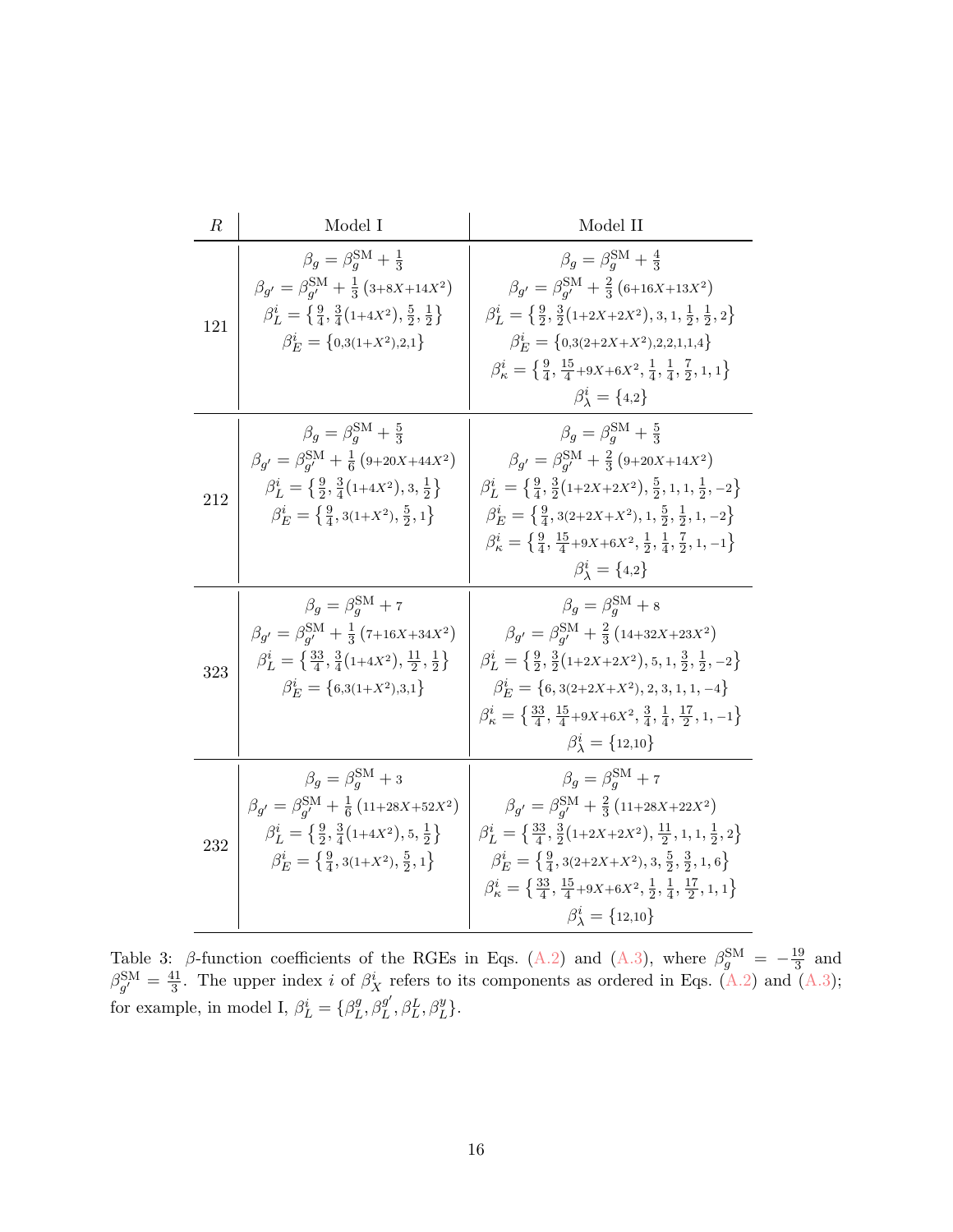# <span id="page-16-0"></span>B Kinematics of  $2 \rightarrow 3$  scattering processes

As discussed in section [4,](#page-10-3) the processes  $\mu^+\mu^- \to h\bar{\Psi}\Psi$  and  $\mu^+\mu^- \to h\bar{\Phi}\Phi$  are ideal tests of the muon g-2 anomaly. In this appendix, we give details about the kinematics of these processes, which are depicted in Fig. [3.](#page-4-1) The integrated cross section,

$$
\sigma_{2\to 3} = \int \frac{1}{2s} (2\pi)^4 \delta^{(4)}(p_a + p_b - k - k_1 - k_2) |\overline{A}|^2 d\Phi_3,
$$
 (B.1)

can be evaluated by splitting the phase-space into the product of two-body phase spaces,

$$
d\Phi_3 = \int dq^2 (2\pi)^3 d\Phi_2(p_a + p_b, k, q) d\Phi_2(q, k_1, k_2),
$$
\n(B.2)

corresponding to a 2  $\rightarrow$  2 scattering  $p_a + p_b \rightarrow k + q$  and a decay  $q \rightarrow k_1 + k_2$ , as depicted in Fig. [9.](#page-17-5) Exploiting Lorentz invariance of  $d\Phi_2$ , we compute the  $2 \to 2$  subprocess in the center-of-mass frame of the  $2 \rightarrow 3$  scattering, with the four-vectors defined as,

<span id="page-16-1"></span>
$$
\begin{cases}\n p_a = (\frac{\sqrt{s}}{2}, 0, 0\frac{\sqrt{s}}{2}) \\
 p_b = (\frac{\sqrt{s}}{2}, 0, 0, -\frac{\sqrt{s}}{2}) \\
 q = (E_q, 0, |\mathbf{q}| \sin \theta_1, |\mathbf{q}| \cos \theta_1) \\
 k = (E_k, 0, -|\mathbf{q}| \sin \theta_1, -|\mathbf{q}| \cos \theta_1)\n\end{cases} (B.3)
$$

whereas the  $1 \rightarrow 2$  process is evaluated in the rest frame of the compound particle q, with the following parameterization of the four-vectors,

$$
\begin{cases}\nq = (q, 0, 0, 0) \\
k'_1 = (E_{k'_1}, |\mathbf{k'_1}| \sin \theta_2 \cos \varphi_2, |\mathbf{k'_1}| \sin \theta_2 \sin \varphi_2, |\mathbf{k'_1}| \cos \theta_2) \\
k'_2 = (E_{k'_2}, -|\mathbf{k'_1}| \sin \theta_2 \cos \varphi_2, -|\mathbf{k'_1}| \sin \theta_2 \sin \varphi_2, -|\mathbf{k'_1}| \cos \theta_2)\n\end{cases} (B.4)
$$

In this expression, the energies and the 3-momenta are evaluated in the respective frames. The angles have been chosen in such a way that the decay frame is reached from the  $2 \rightarrow 2$  frame by a simple Lorentz transformation, R, consisting of a rotation followed by a boost along the  $\hat{x}$  axis,

$$
R = \begin{pmatrix} E_q/q & 0 & 0 & -|\mathbf{q}|/q \\ 0 & 1 & 0 & 0 \\ 0 & 0 & 1 & 0 \\ -|\mathbf{q}|/q & 0 & 0 & E_q/q \end{pmatrix} \times \begin{pmatrix} 1 & 0 & 0 & 0 \\ 0 & 1 & 0 & 0 \\ 0 & 0 & \cos\theta_1 & -\sin\theta_1 \\ 0 & 0 & \sin\theta_1 & \cos\theta_1 \end{pmatrix},
$$
(B.5)

where  $E_q$ , |q| are defined in Eq. [\(B.3\)](#page-16-1). The scalar products appearing in the amplitudes [\(4.4\)](#page-12-2) and [\(4.5\)](#page-12-3) are then evaluated in the 2  $\rightarrow$  2 frame by applying the R transformation:  $k_1 = R^{-1}k'_1$  and  $k_2 = R^{-1}k'_2$ . In our parametrization, the integration intervals are given by  $\theta_i \in [0, \pi]$ ,  $\varphi_i \in [0, 2\pi]$ and  $q^2 \in [4M^2, s]$ , where the muon and Higgs-boson masses have been neglected.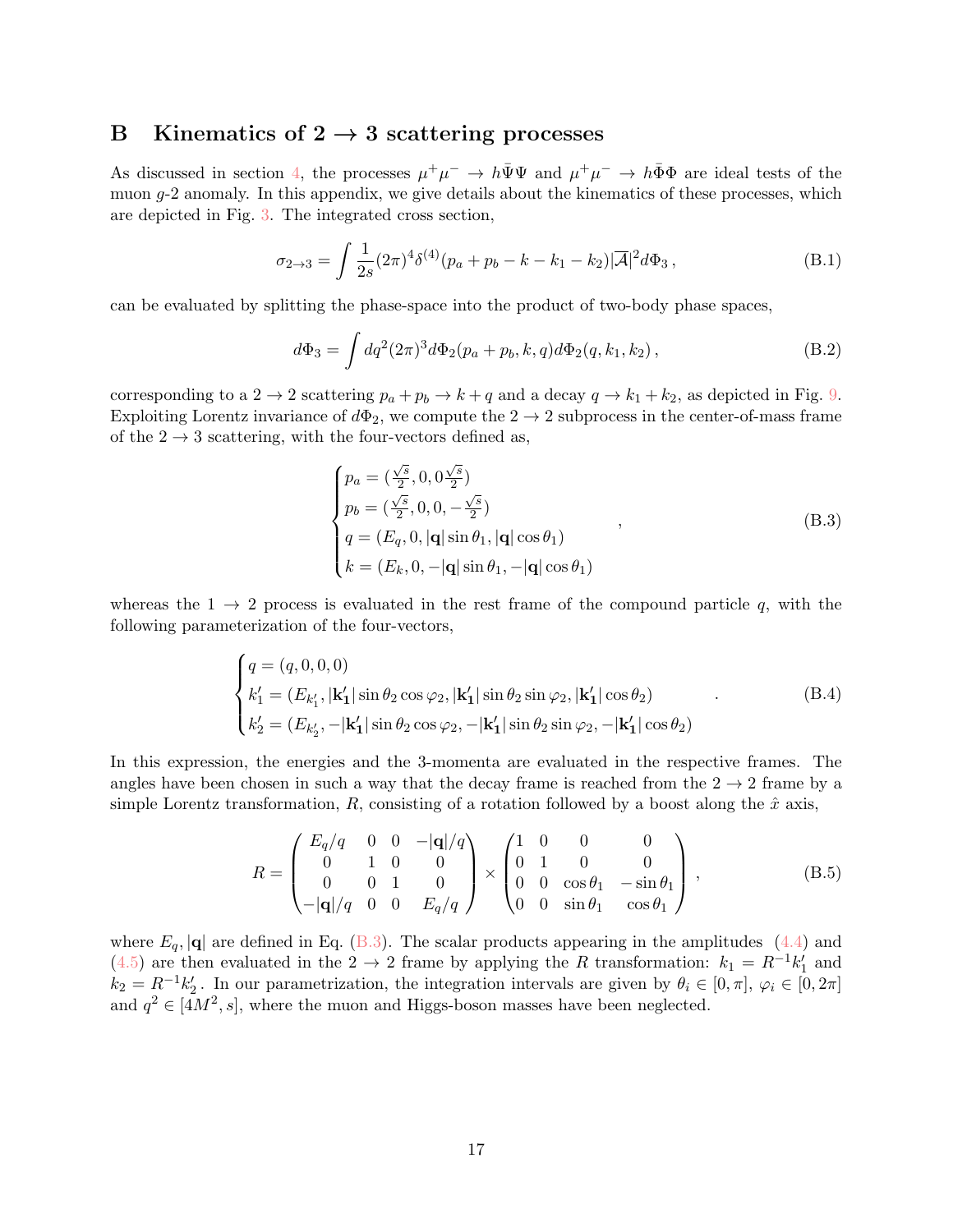<span id="page-17-5"></span>

Figure 9: The two frames in which the two-body phase-spaces are evaluated. The grey plane is orthogonal to  $\hat{x}$  and it is defined in the center-of-mass frame, whereas the blue frame is defined with primed coordinates  $\hat{x}', \hat{y}', \hat{z}'$  in the rest-frame of the compound particle q.

# References

- <span id="page-17-0"></span>[1] B. Abi et al. [Muon g-2 Collaboration], Phys. Rev. Lett. 126 (2021) no.14, 141801; T. Albahri et al. [Muon g-2 Collaboration], Phys. Rev. A  $103$  (2021) no.4, 042208; T. Albahri et al. [Muon g-2 Collaboration], Phys. Rev. D 103 (2021) no.7, 072002.
- <span id="page-17-1"></span>[2] G. W. Bennett et al. [Muon g-2 Collaboration], Phys. Rev. D 73 (2006) 072003.
- <span id="page-17-2"></span>[3] T. Aoyama et al., Phys. Rept. 887 (2020) 1.
- <span id="page-17-3"></span>[4] S. Borsanyi, Z. Fodor, J. N. Guenther, C. Hoelbling, S. D. Katz, L. Lellouch, T. Lippert, K. Miura, L. Parato and K. K. Szabo, et al. Nature 593 (2021) no.7857, 51-55.
- <span id="page-17-4"></span>[5] M. Passera, W. J. Marciano and A. Sirlin, Phys. Rev. D 78 (2008) 013009; A. Keshavarzi, W. J. Marciano, M. Passera and A. Sirlin, Phys. Rev. D 102 (2020) no.3, 033002; A. Crivellin, M. Hoferichter, C. A. Manzari and M. Montull, Phys. Rev. Lett. 125 (2020) no.9, 091801;